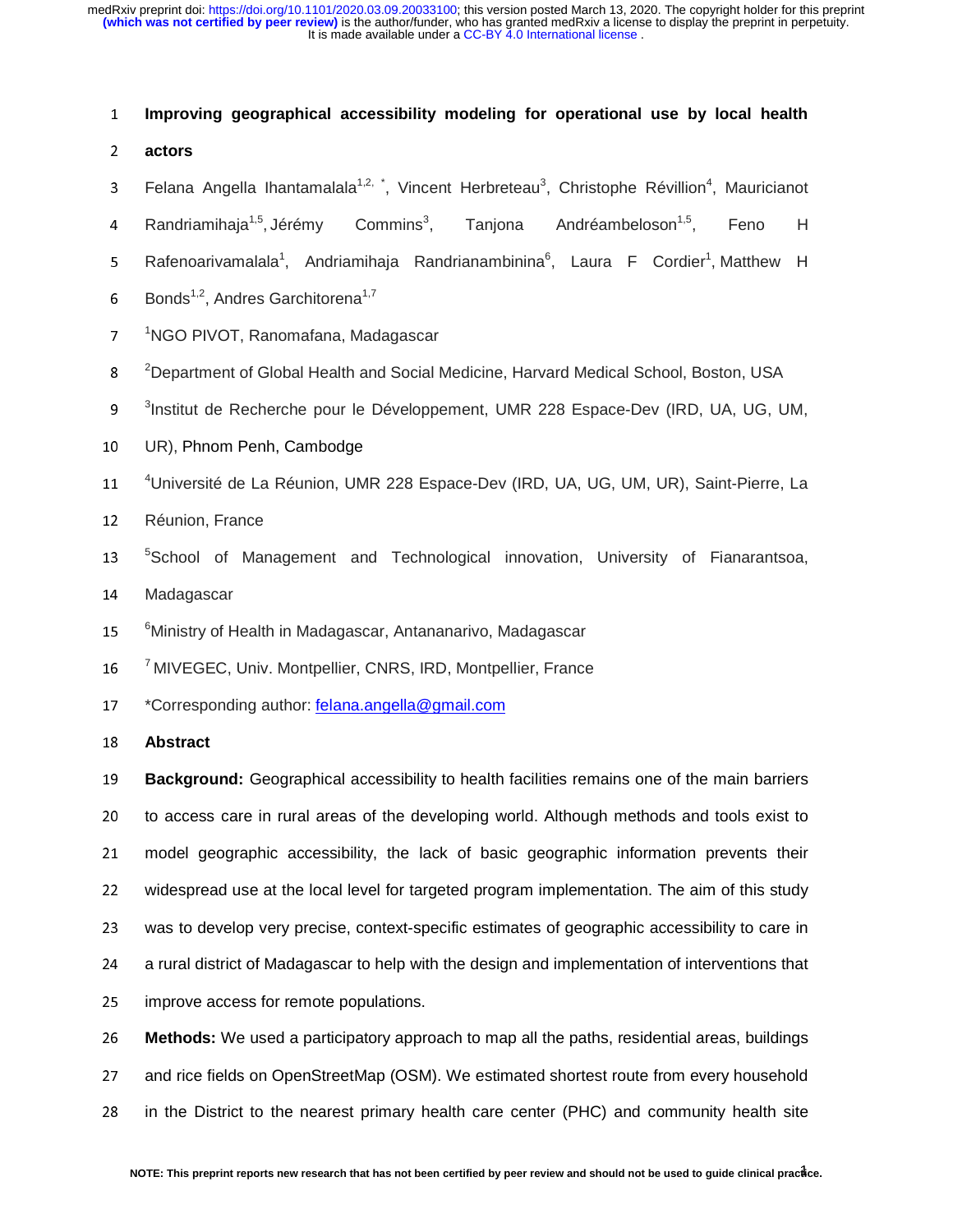29 (CHS) with the Open Source Routing Machine (OSMR) tool. Then, we used remote sensing <sup>30</sup>methods to obtain a high resolution land cover map, a digital elevation model and rainfall 31 data to model travel speed. Travel speed models were calibrated with field data obtained by <sup>32</sup>GPS tracking in a sample of 168 walking routes. Model results were used to predict travel 33 time to seek care at PHCs and CHSs for all the shortest route estimated earlier. Finally, we 34 integrated geographical accessibility results into an e-health platform developed with R 35 Shiny.

<sup>36</sup>**Results:** We mapped over 100,000 buildings, 23,000 km of footpaths, and 4,925 residential 37 areas throughout Ifanadiana district; this data is freely available on OSM. We found that over 38 three quarters of the population lived more than one hour away from a PHC, and 10-15% 39 lived more than one hour away from a CHS. Moreover, we identified areas in the North and <sup>40</sup>East of the district where the nearest PHC was further than 5 hours away, and vulnerable 41 populations across the district with poor geographical access (>1 hour) to both PHCs and 42 CHSs.

<sup>43</sup>**Conclusion:** Our study demonstrates how to improve geographical accessibility modeling so 44 that results can be context-specific and operationally actionable by local health actors. The <sup>45</sup>importance of such approaches is paramount for achieving universal health coverage in rural 46 areas throughout world.

<sup>47</sup>**Keywords**: Madagascar, Universal Health Coverage, geographic barriers, e-health tools.

<sup>48</sup>**Background** 

<sup>49</sup>In 2018, world leaders celebrated the 40 years since the adoption of the Alma Ata 50 Declaration, which recognized the need to invest in primary care as the key to attaining the 51 goal of "Health for All". While we have witnessed since then an unprecedented global 52 improvement in health indicators, half of the world's population continues to lack access to 53 essential health services [1]. Low health care access in rural settings of the developing world 54 is due to a combination of financial, geographical and health system barriers [2–6]. To 55 reduce the impact that weak health systems and user-fees have on health care access, there 56 is a growing consensus around the central importance of sector-wide approaches such as

<u>2002 - Andrea Santa Andrea Santa Andrea Santa Andrea Santa Andrea Santa Andrea Santa Andrea Santa Andrea Sant</u>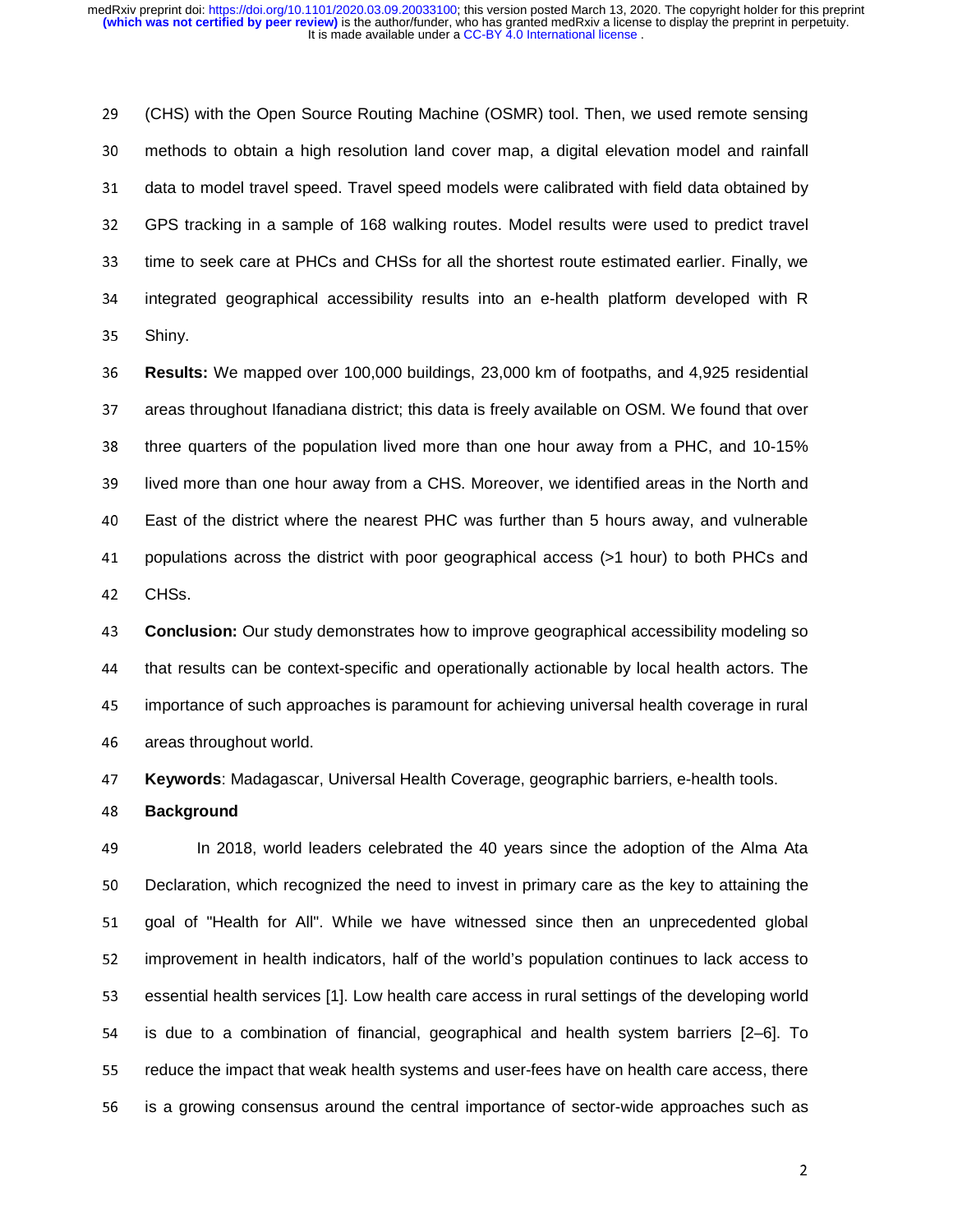57 health system strengthening (HSS) and universal health coverage (UHC) [7–9]. An 58 increasingly recognized pillar of many HSS and UHC efforts is the role of community health <sup>59</sup>workers (CHWs) to reduce geographical inequities in access and ensure the delivery of 60 primary care at the community level [10].

<sup>61</sup>Community health strategies are underway in most rural areas of Sub-Saharan Africa, 62 where health infrastructure is sparse and the majority of travel is on foot [10]. Distance and 63 travel time to primary health centers (PHC) in these areas are known drivers of care <sup>64</sup>utilization, showing consistent negative impacts on the use of prenatal, perinatal and 65 obstetric care for women [4, 11–15]; child vaccination coverage and pediatric health <sup>66</sup>utilization [16–19]; voluntary enrolment in health insurances [2]; and rates of diagnosis or 67 treatment for tuberculosis, malaria, and HIV  $[20–24]$ . In fact, the use of primary care tends to 68 fall exponentially as distance from facility rises, a phenomenon known as "distance decay" <sup>69</sup>[16, 23, 25–27]. Geographical barriers to care can persist even when facility-based HSS <sup>70</sup>activities are in place, making these approaches insufficient to reach full population coverage 71 of primary care services [28–33]. Therefore, to optimize both facility-based and community-72 based strategies towards the realization of UHC, a much deeper understanding of 73 geographical accessibility to PHC and CHS is necessary in contexts undergoing HSS efforts.

<sup>74</sup>Geographical access to health care has been previously characterized in other 75 contexts using a variety of methods [13, 34–36], aimed at estimating distance or travel time 76 to reach health facilities for populations [37, 38]. A common approach consists of estimating 77 travel time through population surveys, but this method is resource-intensive and prone to 78 biases related to subjective measures of time [23, 26, 34]. An alternative approach is the use 79 of geomatics with available geographic information [39–41], either estimating Euclidean 80 distance ("as the crow flies") or using more precise algorithms that account for terrain 81 characteristics and road networks through friction surfaces [35, 39, 42, 43]. To increase the 82 adoption of geographic accessibility analyses into health planning, the WHO integrated those 83 algorithms into an easy to use, freely available tool ("AccessMod") that includes multiple 84 functionalities [44, 45]. However, methods that rely on friction surfaces represent only a "best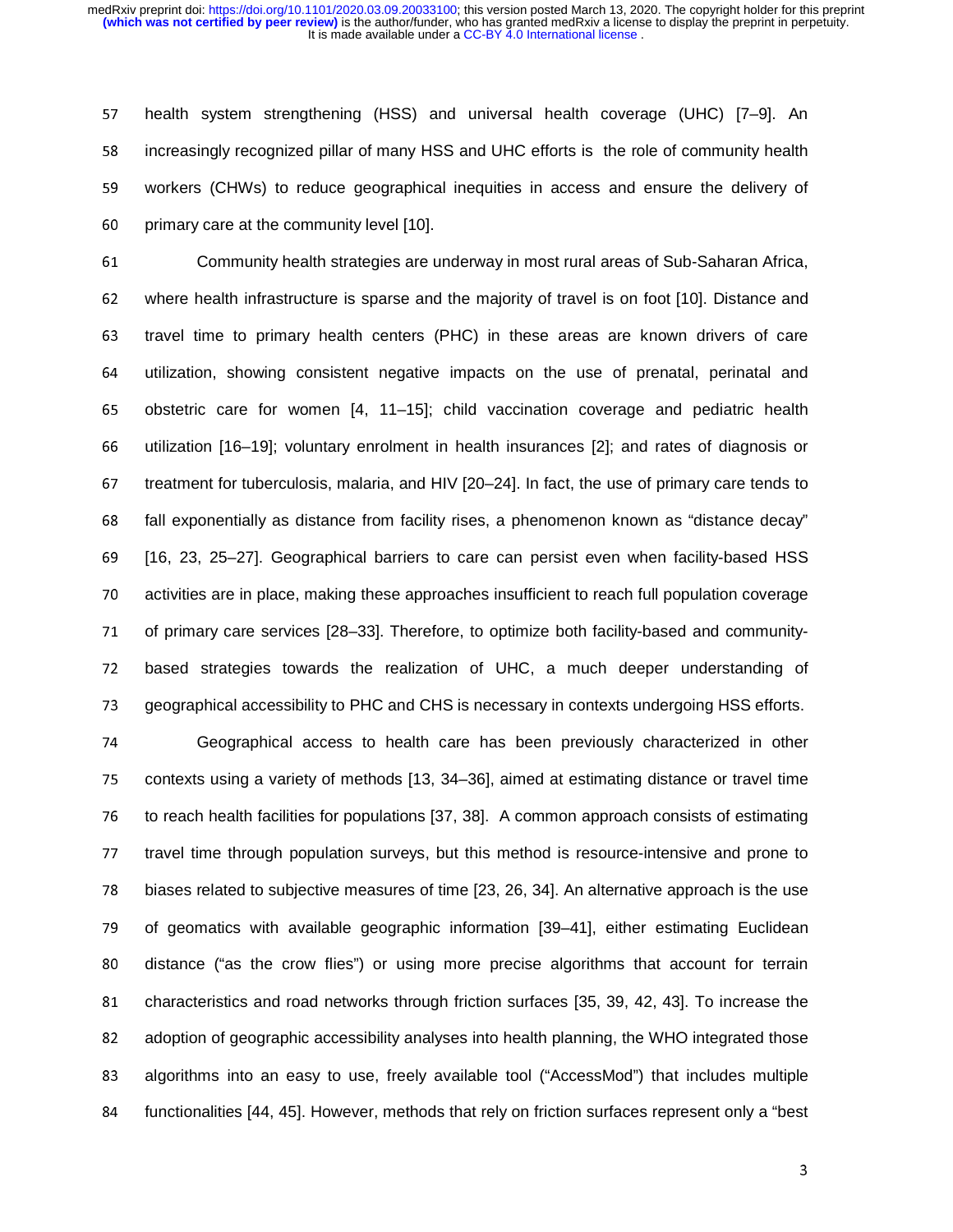85 guess" of the routes people use in areas with poor road infrastructure and of the speed at 86 which people travel. For geographical accessibility analyses to be precise enough for local 87 use by program managers and health workers, reliable information on footpath networks 88 needs to be combined with context-specific estimates of travel speed, and integrated via e-89 health tools. This can inform the design and implementation of geographically targeted 90 interventions that balance facility-based, community health, and outreach strategies in order 91 to maximize population access to primary care.

92 Such approaches are particularly needed in Madagascar, a country with one of the 93 least funded health systems in the world [46]. In 2014, Madagascar had less than 3 clinicians <sup>94</sup>(doctors, nurses and midwives) per 10,000 people [47], with a lower concentration in rural 95 areas, where over three quarters of the population live [48]. Access to health care is 96 particularly low for populations living more than 5 kilometers away from a PHC, putting them 97 at higher risk for early childhood mortality [49, 50]. In 2014, the Madagascar's Ministry of 98 Health (MoH) and the nongovernmental organization PIVOT partnered to strengthen the 99 public health system in the rural district of Ifanadiana, with the aim of attaining universal 100 health coverage and set a model for the country. Despite rapid improvements observed in 101 accessibility and health conditions [51, 52], initial analyses suggested that health gains were 102 concentrated in close proximity to health centers [52]. Here, we aimed to develop very 103 precise, context-specific estimates of geographic accessibility to care in Ifanadiana district to 104 help with the design and implementation of interventions that improve access for remote 105 populations. We mapped all buildings and footpaths in the district to accurately estimate the 106 shortest route to health facilities, and we parametrized travel time estimations with hundreds 107 of hours of fieldwork and remote sensing analyses. We integrated all this information into 108 accessible e-health tools for use by PIVOT, MoH and local partners.

## <sup>109</sup>**Materials and Methods**

#### <sup>110</sup>**Study area**

111 The study area is Ifanadiana, a rural health district located 444 km southeast of <sup>112</sup>Antananarivo. The district has an area of 3,975 sq. km and is characterized by a

**44 August 2016**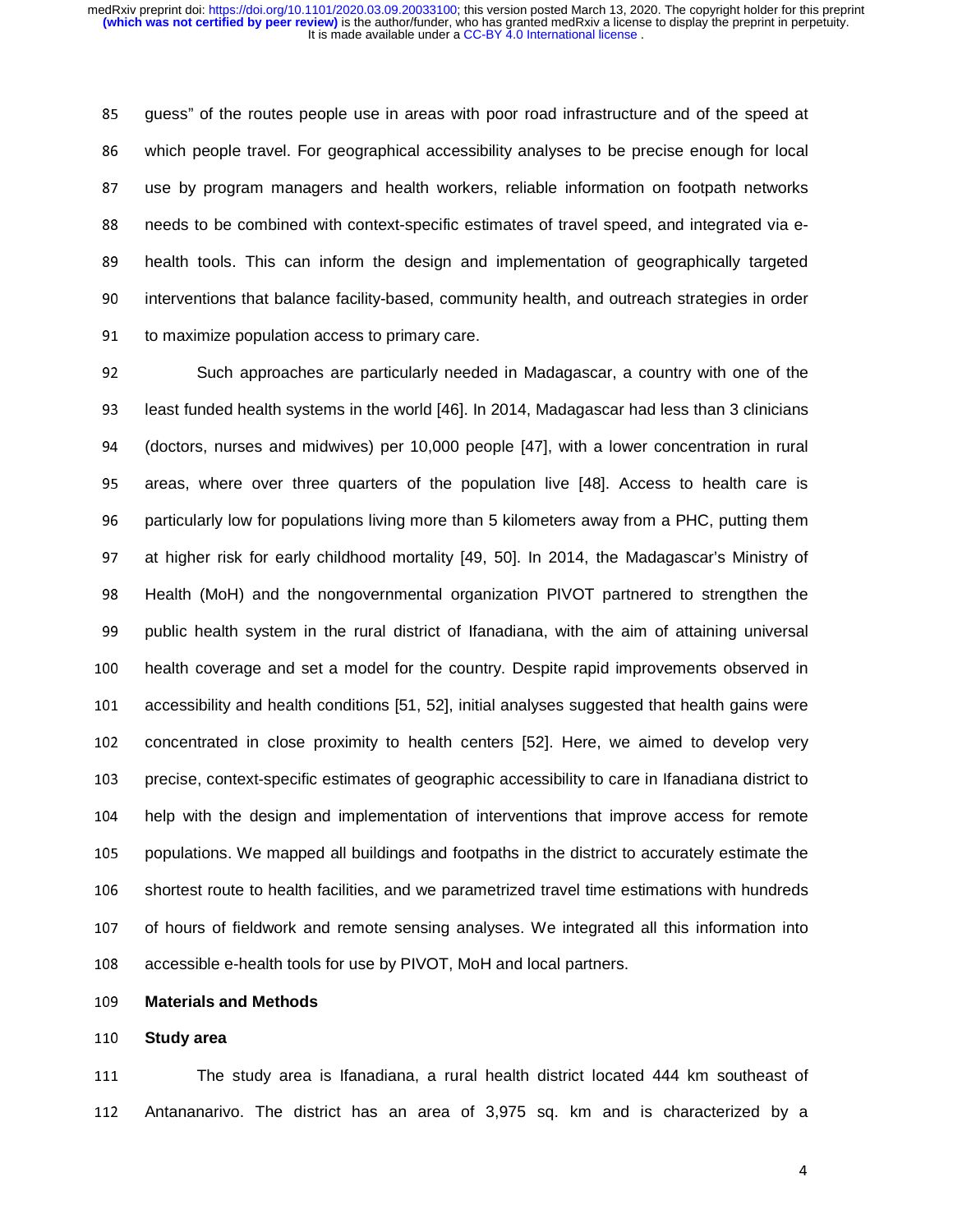113 mountainous landscape. The district's health system is comprised of one hospital (CHRD II), <sup>114</sup>21 PHC facilities and 195 CHS where CHWs provide consultations for children under 5 years 115 and reproductive women; these may be their homes or a designated structure. There is only 116 one paved road crossing the district from West to East (national road RN25) and through 117 Ranomafana National Park. Additionally, there are two non-paved axes connecting the main 118 towns in the North and South of the District, which are partly accessible by 4WD vehicles or 119 all-terrain motorcycles. Most villages in the District are connected to each other by small 120 paths only accessible by foot. High rates of extreme poverty, geographical barriers, and 121 unreliable health services were associated with very limited access to health care in the 122 district in 2014, which was substantially lower than average estimates for Madagascar [50, 123 53]. Since then, the NGO PIVOT has worked in Ifanadiana in partnership with the Ministry of 124 Health to create a "model district", so that the experience in this district can help improve 125 national strategies and health policies throughout the country. The intervention included the 126 removal of most point-of-service payments as well as improved facility readiness and clinical 127 programs at all levels of care *(i.e.* hospital, health centers, and community health). In 128 particular, Ifanadiana is one of the first districts to officially pilot the national policy on 129 Universal Health Coverage, which aims to ensure access to quality healthcare for all through 130 strengthened health systems and a reduction of point-of-care fees. Moreover, PIVOT is 131 piloting alternative, professionalized, models of community health through enhanced 132 supervision by certified nurses, building infrastructure for CHSs in partnership with local 133 communities, and implementing proactive community case management. The work 134 described in this study was in support of these two major initiatives.

<sup>135</sup>**Data collection** 

#### <sup>136</sup>*Participatory mapping with OpenStreetMap*

137 Detailed, freely available data on footpath networks and villages in rural areas of the 138 developing world are necessary to obtain precise routes for accessing care, but this 139 information is largely absent. To fill this gap, we carried out photo-interpretation using very 140 high spatial resolution satellite images in OpenStreetMap (OSM), a collaborative mapping

the contract of the contract of the contract of the contract of the contract of the contract of the contract o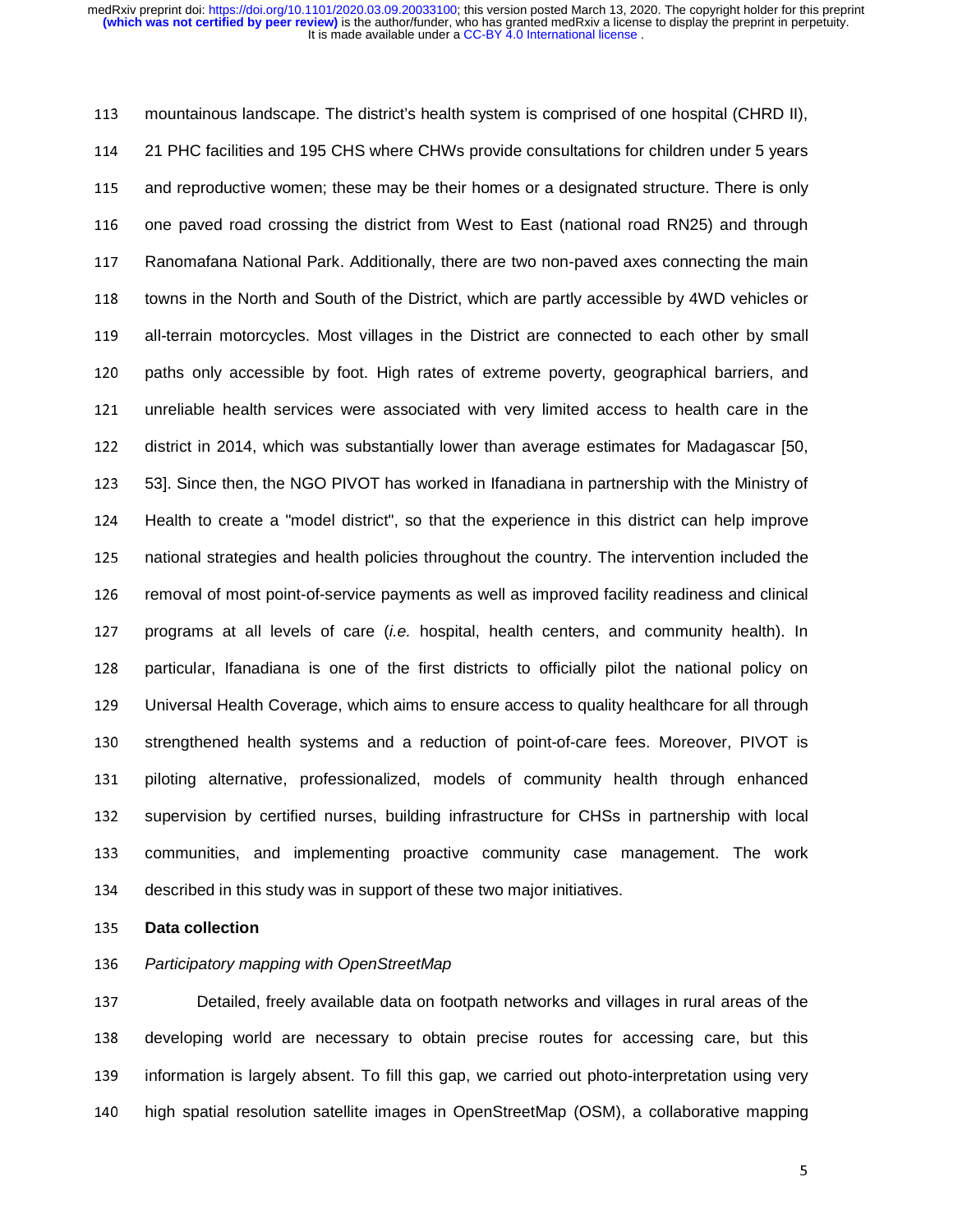141 project with tools for drawing roads, houses, and land use contours among others [54]. For 142 this, we collaborated with the Humanitarian OpenStreetMap Team (HOTOSM) [55], an 143 organization that promotes collaborative mapping projects on the OpenStreetMap platform 144 for humanitarian purposes through a dedicated interface and network to a large online 145 community. The district was divided into 3,508 tasks of 1 sq. km each. Mapping of each task 146 was done in a two-stage process. First, one or several individuals mapped all paths, roads, 147 buildings, and residential areas (defined as groups of 4 or more buildings) within a particular 148 task. This was done on OSM using Digital Globe Standard imagery for background (30 – 60) 149 cm spatial resolution), and Bing maps imagery (up to 30 cm spatial resolution) as backup 150 when cloud cover in Digital Globe images prevented their use for mapping. After the task 151 was marked as mapped, it was available for validation by a separate person. The validation 152 stage, which uses the same tools as the mapping stage, allowed making all necessary 153 corrections of each task in order to ensure the consistency and quality of the mapping. After 154 the completion of this mapping in HOTOSM, we carried out an additional mapping of the 155 hydrographic network (streams and rivers) and rice fields, following the same protocol. OSM <sup>156</sup>mapping of Ifanadiana district was achieved in 8 months with the collaboration of 103 157 participants. To increase participation in the mapping project, we organized 5 "mapping 158 parties" with local universities and OSM groups in both Madagascar and La Reunion. Despite 159 it being a collaborative project and published in the HOTOSM Task Manager, we had few 160 spontaneous contributions and 5 people from our research team mapped 73.6% of the 161 overall project. The geographic data mapped in OSM is now freely accessible to any user 162 and can be queried on QGIS [56] via the QuickOSM plugin, which we used here for retrieving 163 the data for our analyses.

<sup>164</sup>*Recording travel time on the field* 

165 Most travel in Ifanadiana district is done by foot due the minimal transportation 166 infrastructure and steep terrain. To obtain context-specific estimates of travel speed by foot 167 according to terrain characteristics, we recorded GPS data from 168 walking routes across <sup>168</sup>10 out of the 15 communes of Ifanadiana district between September 2018 and April 2019

**6** For the contract of the contract of the contract of the contract of the contract of the contract of the contract of the contract of the contract of the contract of the contract of the contract of the contract of the co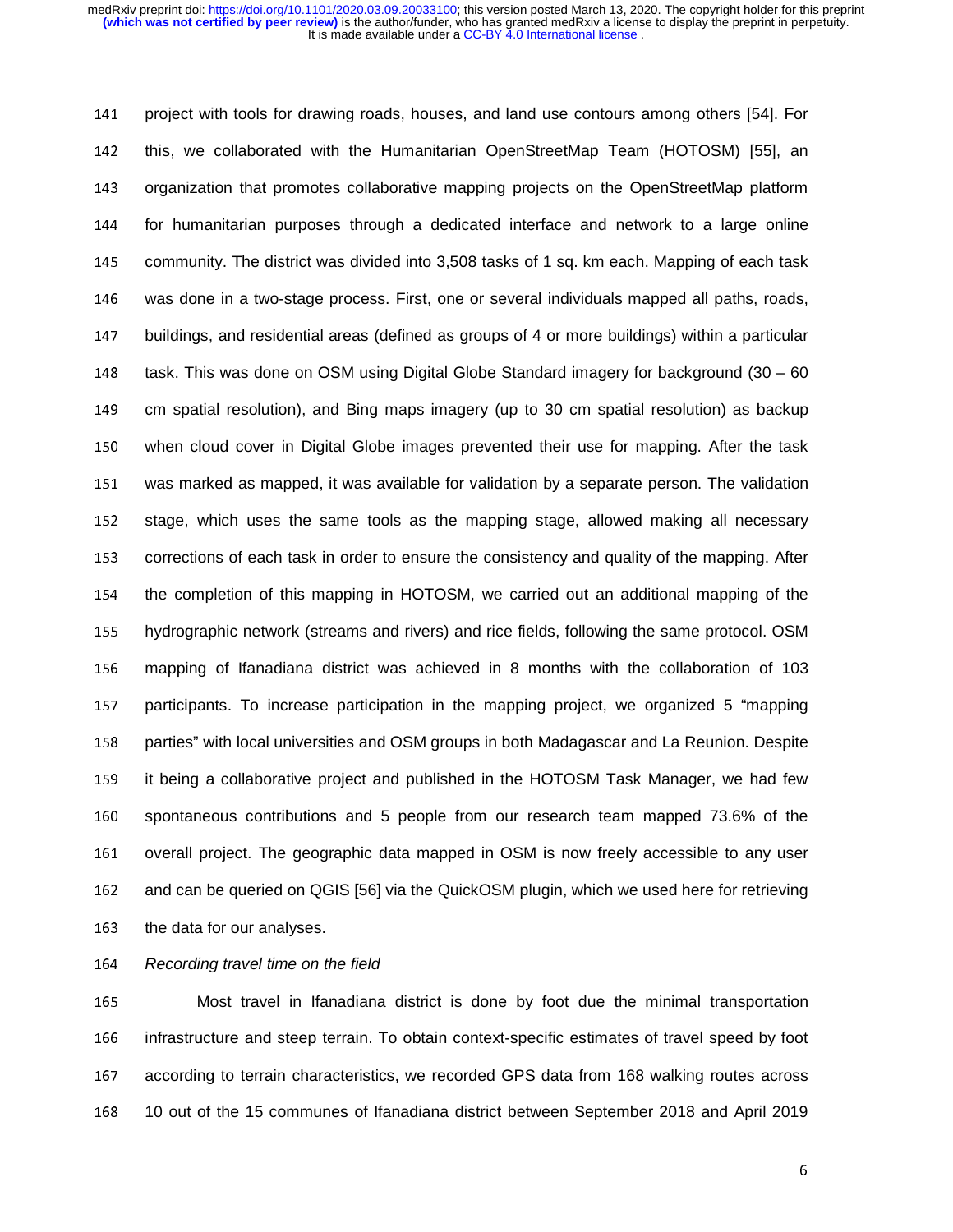<sup>169</sup>(Additional file 1). We collected two types of routes: 1) routes from field expeditions of 170 PIVOT's community team staff during CHW supervisions, and 2) routes specifically recorded 171 for this project to obtain a larger sample size and wider representation of terrain 172 characteristics, collected by representatives of the PIVOT research team and by the local 173 population (Additional file 1). We recorded these tracks using Samsung Tab A10 tablets and 174 the Android app "OsmAnd" version 3.0.2 [57]. OsmAnd is a free map and navigation app 175 based on the OSM database. For each trip, we recorded via OsmAnd the GPS location, time 176 and altitude every 10 seconds.

# <sup>177</sup>**Satellite imagery and remote sensing**

<sup>178</sup>We complemented the mapping work in OSM, which provides some elements of land 179 use, with remote sensing analyses of satellite images to identify forests, water bodies and 180 savanna land uses. For this, we used free Sentinel-2 images (level-2A) from August 18, 181 2018, which were orthorectified, provided Top Of Canopy (TOC) reflectance, and had a 10m 182 spatial resolution. We used the Dzetsaka plugin for semi-automatic classification in QGIS <sup>183</sup>[58]. First, we manually outlined over fifty polygons representing regions of interest (ROI) for 184 each of the three classes (forests, water bodies and savanna). We then ran random forest 185 algorithms, which have good performance in the classification of remotely sensed data with 186 good accuracy [59]. The random forest model calculates a response variable by creating 187 many different decision trees and then allocating each multi-layered pixel down each 188 decision tree. The response is then determined by evaluating the responses from all trees. 189 The class that is predicted the most is the class that is assigned to the object. Forty percent 190 of the image's pixels were used for validation. Second, we used the model to predict values 191 for the whole satellite image in order to obtain a classified image. The last step of the 192 process consisted of a post-classification, where smaller clusters of areas under 10,000 sq. 193 m were removed and replaced by the pixel value of the largest neighbor polygon. This 194 process was done to improve the quality of the classification product. Finally, we merged 195 these supervised classifications with the two thematic classes obtained earlier through OSM <sup>196</sup>(residential areas and rice fields). We validated the land use map by recording 62 control

the contract of the contract of the contract of the contract of the contract of the contract of the contract o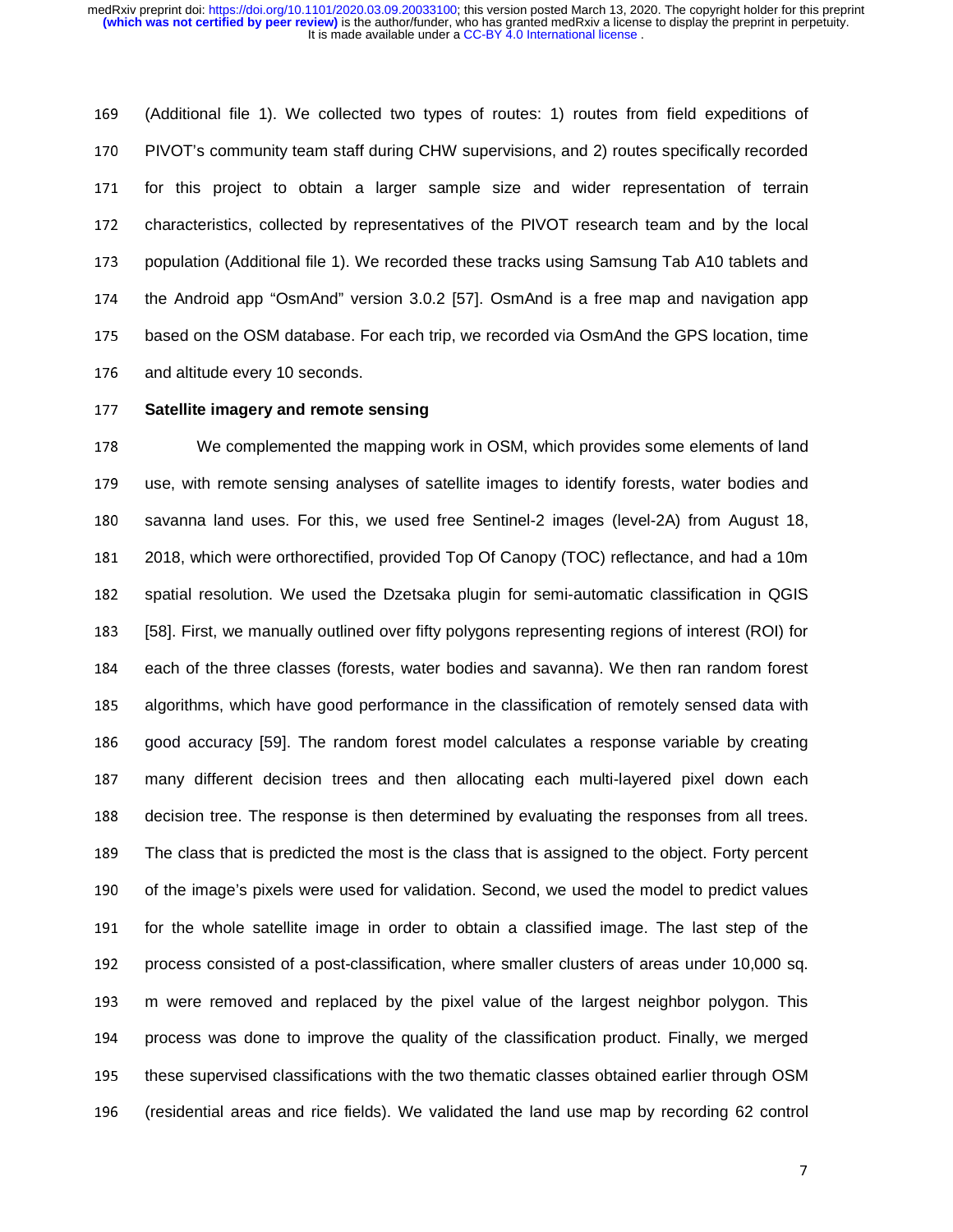197 points on the field during four expeditions across the district and we completed these 198 observations by identifying 254 points through Google Earth. We finally computed a 199 confusion matrix to compare observed and classified values by class.

200 In addition to land cover, we obtained elevation and precipitation data from remotely 201 sensed data. We downloaded the Shuttle Radar Topography Mission (SRTM) Digital <sup>202</sup>Elevation Model (DEM) from the United States Geological Survey (USGS, [60]), which gives 203 elevation with a 30 m ground resolution. We also acquired precipitation estimates from NASA 204 Prediction of Worldwide Energy Resources (POWER) Project [61], with a spatial resolution of 205  $0.5 * 0.5$  degree.

## <sup>206</sup>**Estimation of shortest path distance**

207 Chice the mapping of all buildings and footpaths was finalized, we used the OSRM 208 software [62] to calculate the distance of the shortest path between each building and the 209 closest health facility, via the R software package "osrm" (Figure 1). OSRM uses the 210 Dijkstra's routing Algorithm, which searches iteratively the shortest path from a single node to 211 the destination node in a network. For each building, the shortest path distance to two health 212 facilities were calculated: to the closest PHC and to the closest CHS. When the precise 213 Iocation of a CHS was unknown, we assumed that it was located in the main village of the <sup>214</sup>Fokontany ("*chef lieu*"), as indicated in national policies for community health. In addition to 215 the distance values, the actual shortest path was saved as a vector file (shapefile format) for 216 use in travel time estimations (next section). Finally, we interpolated the distance values in 217 the whole district using kriging methods available in ArcGIS to improve visualization of 218 results.

#### <sup>219</sup>**Estimation of travel speed and time to seek treatment**

220 To obtain precise and context-specific estimates of time to seek treatment, we studied 221 the geographic and climatic factors associated with travel speed in the sample of 168 walking 222 routes collected on the field. For this, travel speed between each pair of points within a GPS 223 track was estimated for each track using the time and GPS location at which each point was 224 taken. Then, using the raster data from the land use classification, DEM and rainfall, we

and the state of the state of the state of the state of the state of the state of the state of the state of th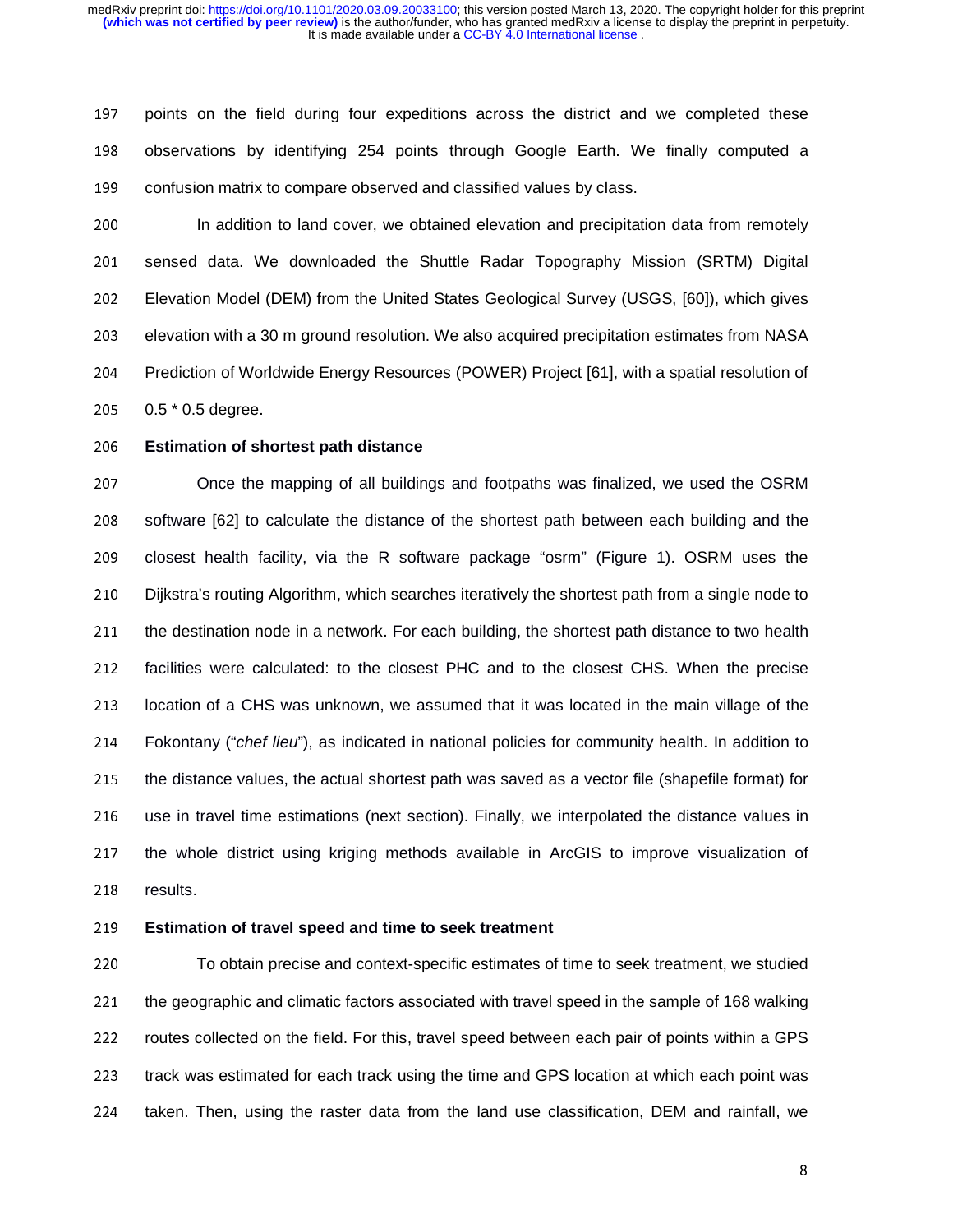225 intersected these data with the 168 walking routes. As a result, between each pair of points <sup>226</sup>(N= 57,719) we obtained values for the following explanatory variables: degree of slope, 227 cumulative distance since the beginning of the track, precipitation and land use.

<sup>228</sup>We modelled the impact of each geographic and climatic factor on travel speed using 229 additive models that included a random intercept for each individual track. First, exploratory 230 and univariate analyses were carried out to understand the relationship between each 231 variable and travel speed, including linear and non-linear relationships for slope as well as 232 categorical and numerical variables for land use and cumulative distance (Additional file 2). 233 Cumulative distance since the beginning of the track was categorized following exploratory 234 analysis into 2 groups (0 to 13 km and 13 to 30 km) to reflect the reduction in speed after 235 substantial walking. The land use was converted into a categorical variable that represented 236 the predominant thematic class between each pair points, and a category « mixed » was 237 added when the predominant class represented less than 50%. Slope was included as a 238 non-linear smooth in the additive model. Each explanatory variable with a p-value under 0.1 239 was included in the multivariate analysis, and model fit was estimated via AIC (Akaike 240 information criterion). The model with the lowest AIC was selected. Model validation was 241 carried out to check for normality, homogeneity and independence of residuals.

242 Using travel speed estimates from the fixed effects of the final multivariate model, 243 travel time was predicted for each of the 41,426 routes obtained through OSRM (two per 244 isolated building or residential area, one to the closest PHC and one to the closest CHS). For 245 this, we divided these routes into 100 m segments and intersected each segment with DEM 246 and land use to obtain the same set of explanatory variables. Since rainfall affects travel 247 speed and varies from day to day, for each route we provided a prediction for a scenario 248 without rainfall (minimum time) and with the maximum amount of rainfall recorded during 249 fieldwork (maximum time). As with travel distance, we used kriging methods to interpolate 250 the values of travel for the entire district to improve visualization.

#### <sup>251</sup>**Development of an e-health tool with R Shiny**

**99 September 2004**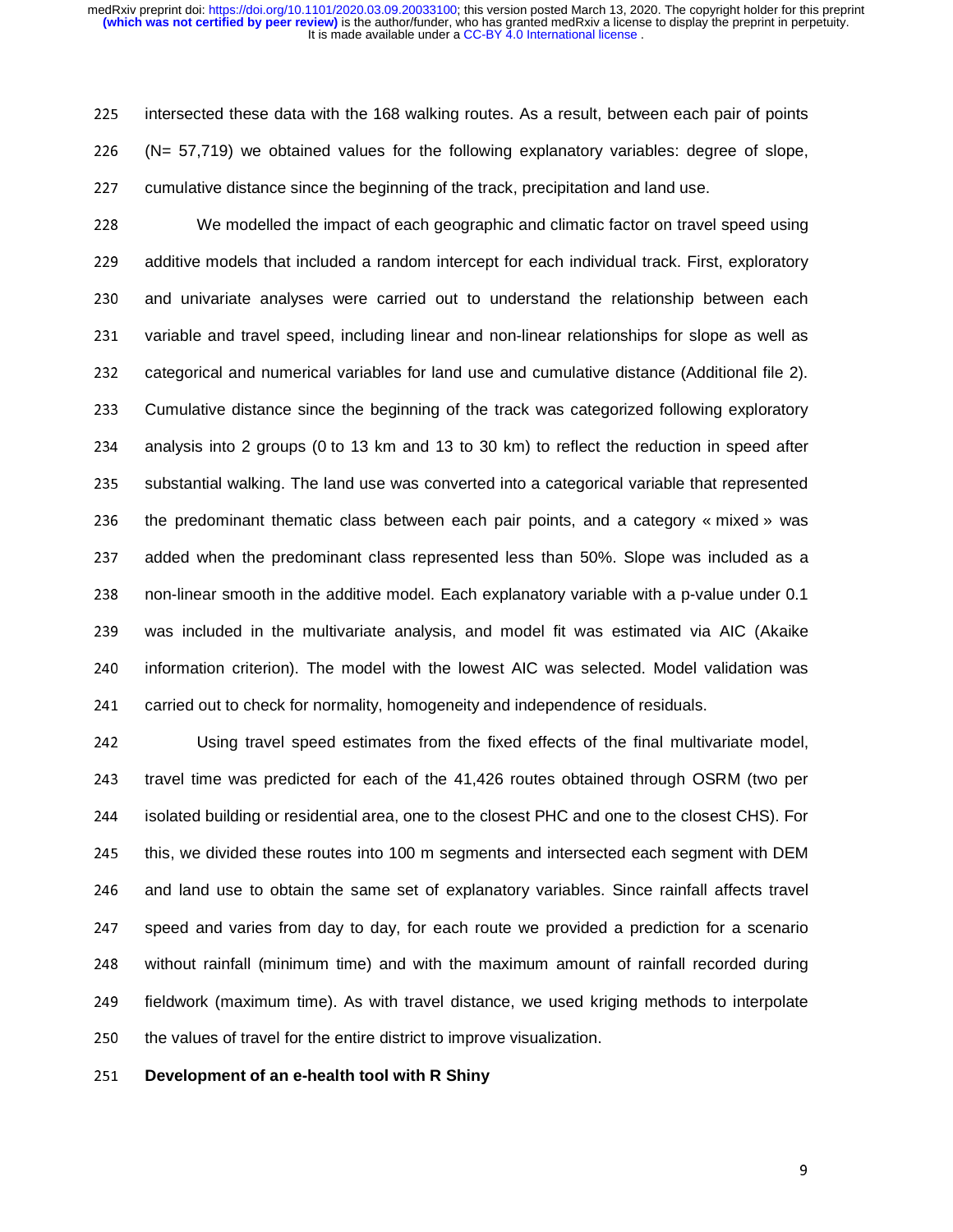<sup>252</sup>We developed an online app to facilitate use of the data and results from the study by 253 local health staff. It consists of a website interface that builds on the estimation methods for 254 distance and travel time in Ifanadiana district presented here, to make the results flexible and 255 easily accessible by program managers and health workers (in French). We used the 256 package Shiny [63] for R statistical software. This app is hosted at the PIVOT dashboard 257 website (http://research.pivot-dashboard.org:3838/) for both private and public use.

<sup>258</sup>**Results** 

#### <sup>259</sup>**Mapping**

260 A total of 106,171 buildings were mapped. Of these, 65.6% were located in one of the <sup>261</sup>4,925 residential areas whereas 34.4% were isolated houses. The size of residential areas 262 ranged from 4 to 870 buildings, with an average size of 14. Moreover, 23,726 km of footpaths 263 were mapped, which represent 99.1% of the road network in Ifanadiana district. Only 0.3% of 264 the road network (62 km) are paved secondary roads. To expand available data, we also 265 mapped on OSM the name and location of 707 villages, 21 PHCs (2 of which were recently 266 built), 37 CHSs built by PIVOT. This district GIS dataset was substantially more exhaustive 267 than what is available through OSM for the rest of districts in the Vatovavy Fitovinany region, 268 with an area above 16,788 sq km (Table 1).

269 The remote sensing analysis allowed to map 850 sq km of forest, 12 sq km of water 270 bodies and 2,967 sq km of savanna  $(21.4\% , 0.30$  and  $74.6 %$  of the district surface, 271 respectively) at a 10m resolution (Additional File 3). The kappa index for the land use 272 classification was 0.95 [64].

#### <sup>273</sup>**Shortest path distance to health facilities**

274 Travel distance to reach the nearest PHC varies from 0 to 27 km with a district 275 average of 8 km (Additional files 4 and 5). The most remote areas in terms of PHC 276 accessibility are located in the North (Fasintsara), South-West (Ranomafana) and East of the 277 district (Tsaratanana), where populations live further than 20 km from the nearest PHC 278 (Figure 2). More than two thirds of the district population live further than 5 km from the 279 closest PHC, with 44.43% living between 5 and 10 km, and 24.67% living between 10 and 20

<u>100 - Jan James James James James James James James James James James James James James James James James Jam</u>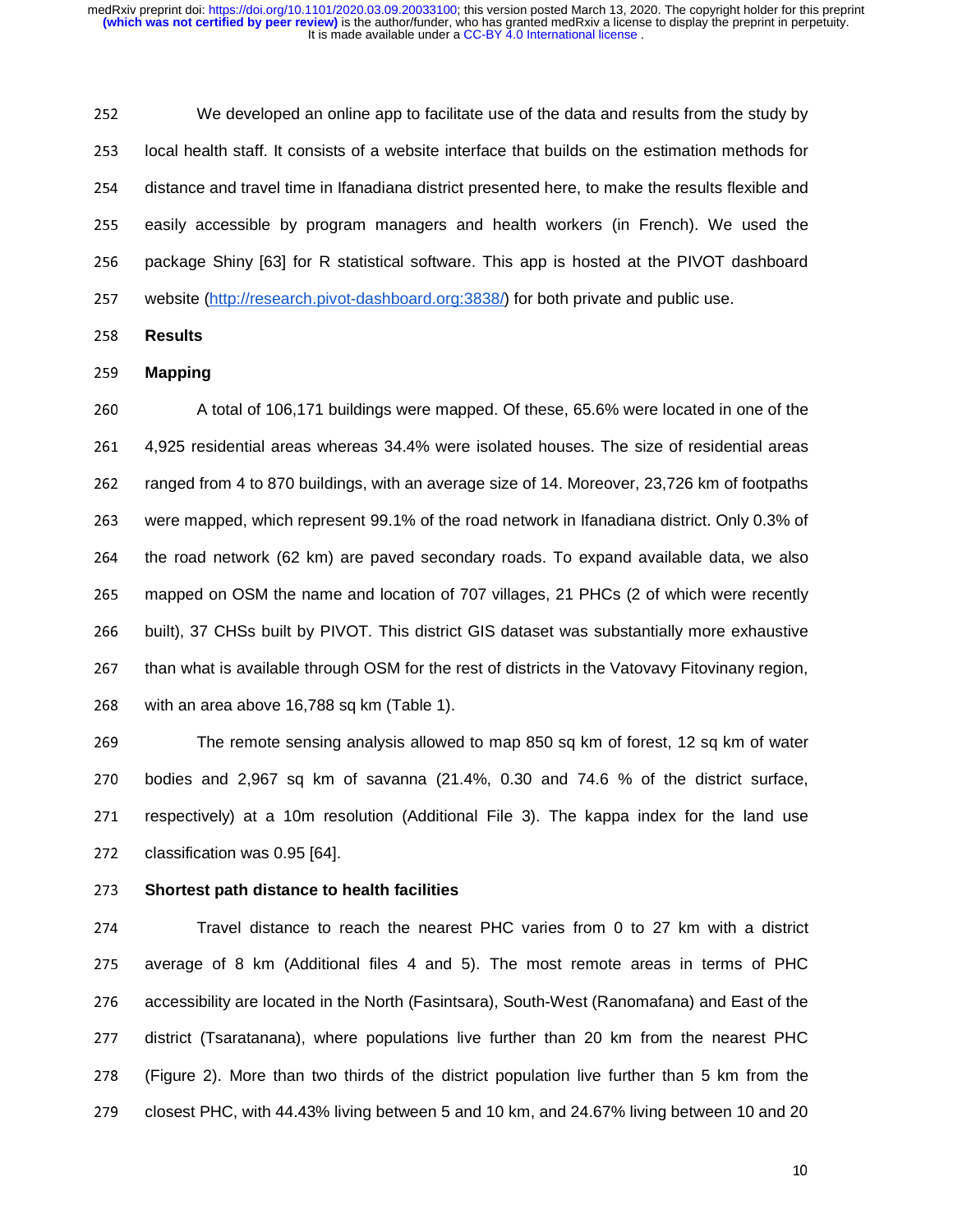280 km (Table 2). Only 8.54% live under 2 km from a PHC. Travel distance to reach the nearest 281 CHS varies from 0 to 13 km, with a district average of 2.69 km (Additional files 4 and 5). In 282 several areas across the district, populations live between 4 and 6 km to the closest CHS 283 (Figure 3). Overall, less than 5% of the population resides more than 5 km away from a CHS, 284 but half (52.2%) live between 2 and 5 km. Only 43.75% live under 2 km from a CHS (Table <sup>285</sup>3).

#### <sup>286</sup>**Time to seek care under different climatic conditions**

287 Statistical analyses from a sample of 168 walking routes in Ifanadiana District (871 288 km, Additional file 2) allowed us to identify the most relevant determinants of travel speed for 289 local populations and health workers. Overall, there was wide variation in speed between 290 individual tracks, with 39.45% of the variation explained by the random effects. Travel speed 291 was reduced by 0.38 km/h after the first 13 km. In terms of terrain characteristics, slope was 292 the most important determinant of travel speed, which decreased exponentially with absolute 293 values of slope (whether positive or negative, see Additional file 6). Walking through a water 294 body, a rice field, or a residential area were associated with slower travel speeds, whereas 295 walking through savanna, forest or a mixed land use were associated with faster speed. 296 Finally, rainfall had a small negative effect on travel speed, where an increase in 10 mm of 297 rainfall was associated with a reduction of 0.06 km/h in speed.

298 Using predictions of travel speed for the 41,426 routes obtained through OSRM we 299 found that time to seek care at a PHC varies between 0.49 minutes and 7 hours (one way) 300 under dry conditions (average of 111 minutes) and between 0.51 minutes and 7.5 hours 301 during rainy conditions (average 121 minutes; Additional files 3 and 4). The time difference 302 between rainy and dry conditions was most relevant (over 20 minutes) for areas located 303 further than 15 km to the PHC. Overall, only 21.6% of the population can join a PHC within 304 an hour under rainy conditions and 58.1% within two hours. This percentage increases under 305 dry conditions to 24.3% of population being able to reach the PHC within an hour and 63.2% 306 within two hours.

<u>111 - Johann John Stein, marwolaethau (b. 111 - 112 - 112 - 112 - 112 - 112 - 112 - 112 - 112 - 112 - 112 - 1</u>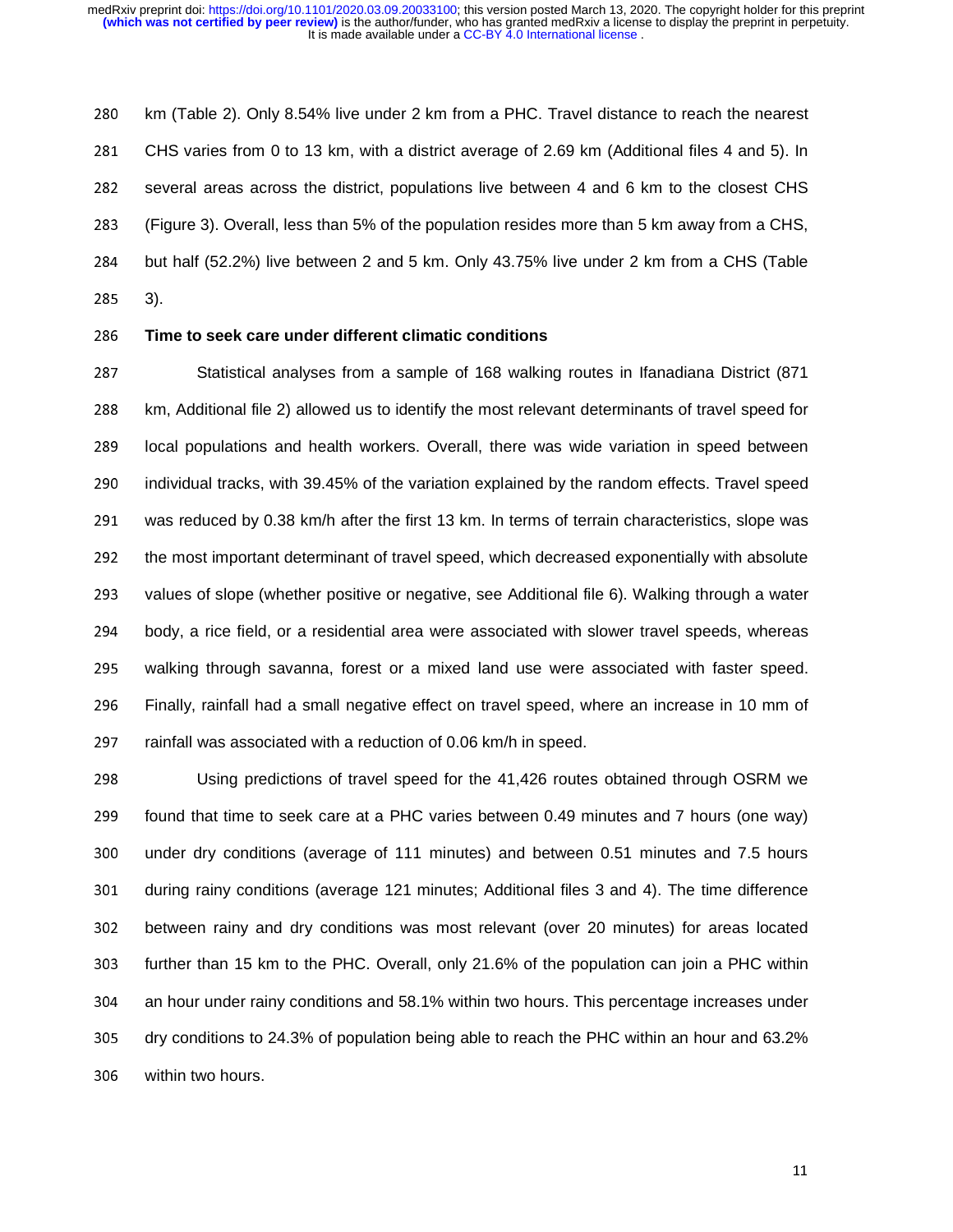307 Travel time to reach a CHS varies between 0 and 150 minutes under dry conditions 308 and up to 165 minutes under rainy conditions (Additional files 3 and 4). For areas located 309 further than 5 km from a CHS, the difference between dry and rainy conditions can be of 15 310 minutes. Overall, 40% of the population lives within 30 minutes from a CHS, and 85.12% 311 lives within 1 hour under rainy conditions (Table 4). This percentage increases under dry 312 conditions to 44% and 89.83% for populations living within 30 min and 1h to a CHS 313 respectively. Small areas all across Ifanadiana had populations that lived further than 1h 314 from a CHS (Figure 3), and most of these populations lived further than 1h from any type of 315 primary health facility, whether a PHC or a CHS (Figure 4).

#### <sup>316</sup>**E-health tools for geographical accessibility to care**

317 The web interface created for health workers and program managers (Figure 5) 318 allows visualization of key information for the planning and implementation of health 319 programs such as 1) areas with the lowest accessibility to health care based on shortest path 320 distance and travel time, 2) the percentage of the population in each commune and  $321$  fokontany that are at a particular distance and travel time to the nearest health facility, 3) a 322 tool to estimate shortest path routes for field expeditions and community health work with 323 either a satellite or OSM background, and 4) the geographic distribution of residential areas 324 and isolated households that are within a certain distance or time from a selected health 325 facility. In addition to the web interface, which can be accessed by phone or computer but 326 requires an internet connection, field workers can get accurate directions without access to 327 the internet through the Android app "OsmAnd", as the full footpath network and all 328 residential areas have been mapped on OSM.

<sup>329</sup>**Discussion** 

330 **Despite a renewed commitment in recent years to UHC and community health as** 331 ways to increase financial and geographical access to primary care, half of the world's 332 population continues to lack access to essential health services [1]. Distance to health 333 facilities remains one of the main barriers to accessing care in rural areas of the developing 334 world, where transport infrastructure is deficient, population density is low and health facilities

12 March 2014 - An Dùbhlachd ann an Dùbhlachd ann an 12 Maintenachd ann an 12 Maintenachd an 12 Maintenachd an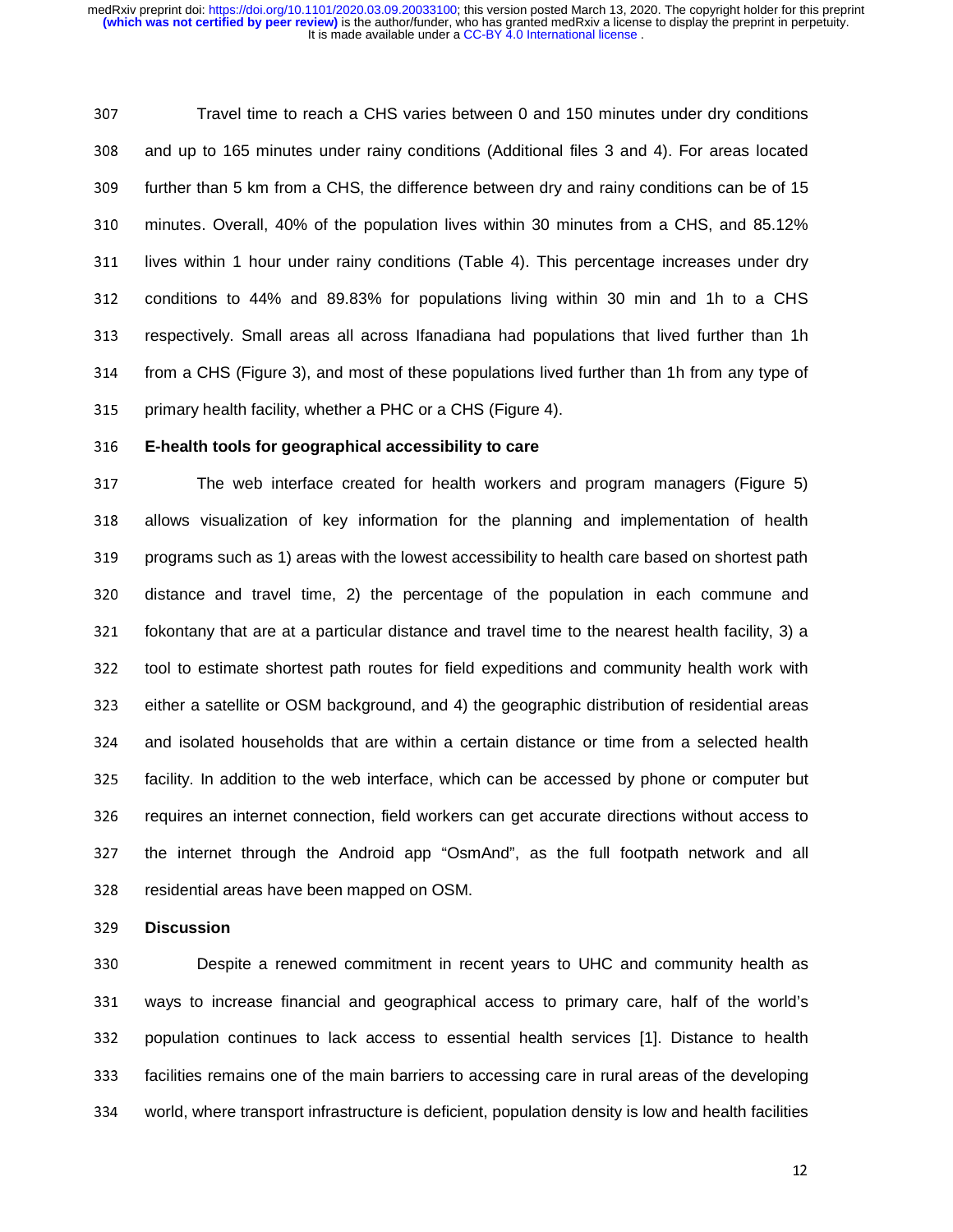335 are sparse. Although methods and tools exist to model geographic accessibility, there is a 336 critical lack of basic geographic information that prevents the widespread use of these tools 337 to optimize the implementation of health programs at the local level. Here, we show how the 338 combination of participatory mapping, fieldwork and remote sensing can provide very precise 339 estimates of distance and time to seek treatment at health facilities that can be used to 340 inform health system design and policy, improve management, and support health workers. <sup>341</sup>We found that over three quarters of the population in Ifanadiana district lived more than one 342 hour from a PHC. Moreover, we identified areas in the North and East of the district where 343 the nearest PHC was further than 5 hours away, and vulnerable communities in most parts of 344 the district with poor geographical access (over 1 hour travel) to both PHCs and CHSs.

345 A travel time of one or two hours to health services is a generally accepted threshold 346 of poor accessibility to health services, delaying or preventing health seeking behaviors that 347 can have severe consequences [22, 26, 39, 65, 66]. We found that three quarters of the 348 population in Ifanadiana district (76%) lived more than 1h from a PHC and forty percent lived 349 further than 2h, with a larger percentage in the rainy season. This is significantly higher than 350 previous estimates of access to secondary care in sub-Saharan Africa, where only 11-27% 351 were found to live further than 1h from a hospital with surgical capabilities depending on the 352 region [66]. National and sub-national level studies focusing on Emergency Obstetric and 353 Neonatal Care (EmONC) found slightly higher results, with 30% of the women in two regions 354 of Ethiopia [39] and 34% in Ghana living further than 2h from EmONC facilities [26]. Thus, 355 the proportion of the population that potentially lacks access to primary care at PHC in 356 Ifanadiana is comparable to the proportion lacking access to secondary care in other low 357 resource African settings. In addition, because community health is considered a solution for 358 reducing geographical inequities in access to care, geographical accessibility to community 359 health workers is rarely studied. Here we show that over half of the population in Ifanadiana 360 had to walk over 30 minutes to reach a CHS, and 10 to 15% had to walk over 1h depending 361 on season. This suggests that gaps exist even in the geographical coverage of community

13 March 2014 - An Dùbhlachd ann an 13mh an 13mh an 13mh an 13mh an 13mh an 13mh an 13mh an 13mh an 13mh an 13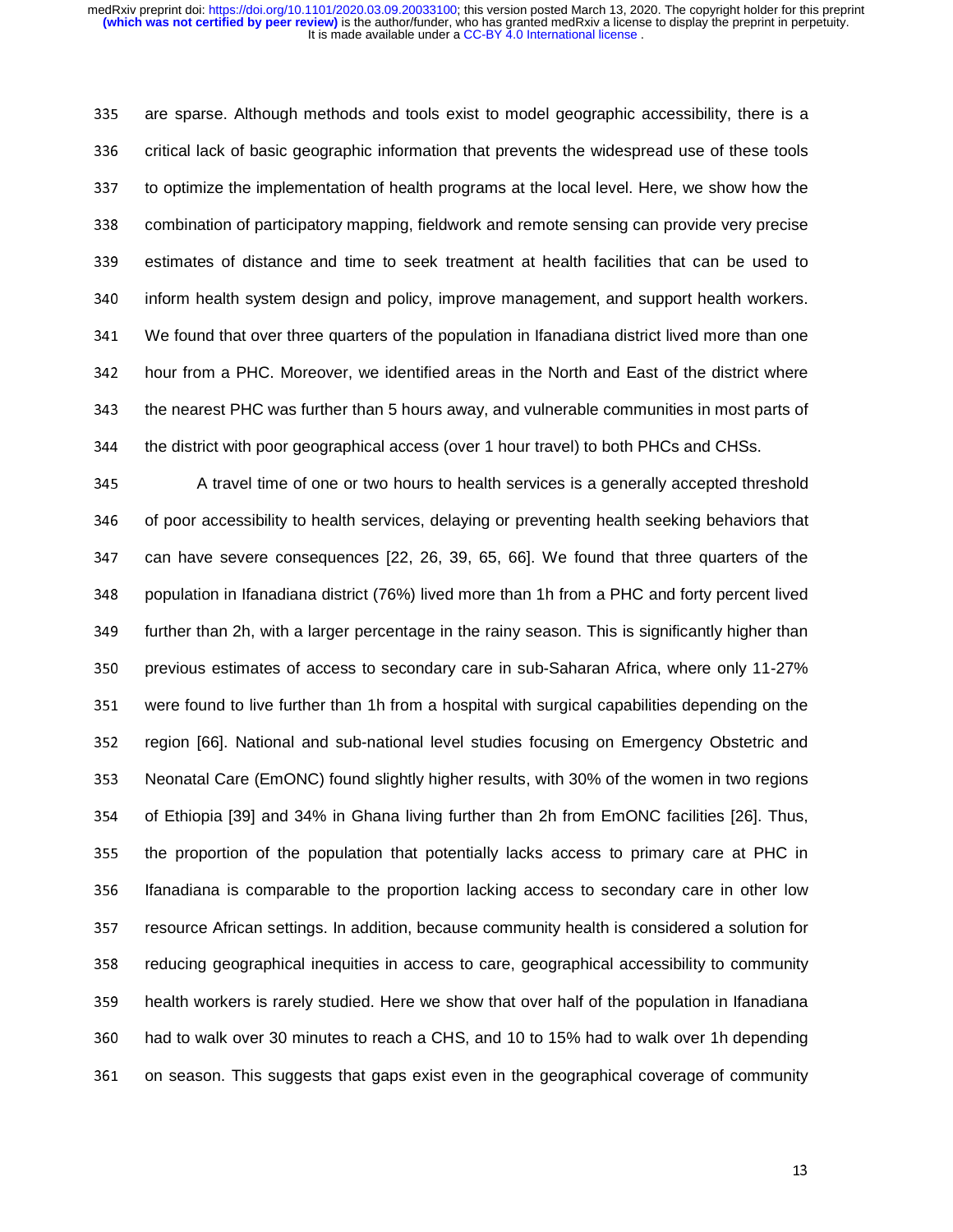362 health programs and opens new questions around how to measure and optimize access to

<sup>363</sup>CHSs for rural populations based on a deep understanding of their geographical context.

364 In this study, we estimated distance to PHC using a mapping of about 23,000 km of 365 footpaths and over 100,000 buildings and parametrized travel time with hundreds of hours of 366 fieldwork, obtaining precise and context-specific accessibility estimates for every community 367 in our district. This approach overcomes many of the challenges that studies of geographical 368 accessibility commonly face. Despite the increasing use of geographical information systems 369 and spatial analyses to better understand health care access in developing countries, there 370 are still important gaps in its application. Studies in high income countries provide accurate 371 estimates of geographical access to services due to the availability of electronic HMIS and <sup>372</sup>GIS data, as well as good transport infrastructure [65, 67–70]. Studies in developing 373 countries typically use either Euclidean distances to obtain a basic measure of distance, or 374 road networks in combination with friction surfaces to obtain estimates of travel time to PHC 375 because the real network of footpaths is rarely available [21, 27, 42]. Given that most travel 376 in rural areas is done by foot, inaccuracies from such models can be quite important [22, 71]. 377 In addition, while travel time can strongly depend on contextual factors, researchers use 378 either constant values for travel speed [20, 26] or different values by geographic feature 379 inputted from other contexts [22]. A 2016 review found that none of the studies on maternal 380 care calibrated spatial accessibility with measured travel time [42]. An alternative to 381 measuring travel distance and time to health facilities is to rely on self-reported answers in 382 surveys, but these are subjective and can be prone to significant bias [23, 26, 34]. Thus, our 383 approach could be replicated in future studies of geographical accessibility to care where 384 very precise estimates of distance and time to seek treatment are required.

385 This unprecedented level of precision allows for their use locally by decision-makers 386 at the Ministry of Health, program managers and health workers, thanks to the integration 387 with tools that are free, open source, and easily accessible. Mapping on OSM is simple, the 388 information entered is accessible to anyone for download or for use into mobile apps, and the 389 geographic database can be regularly updated or further expanded by the online community.

the contract of the contract of the contract of the contract of the contract of the contract of the contract o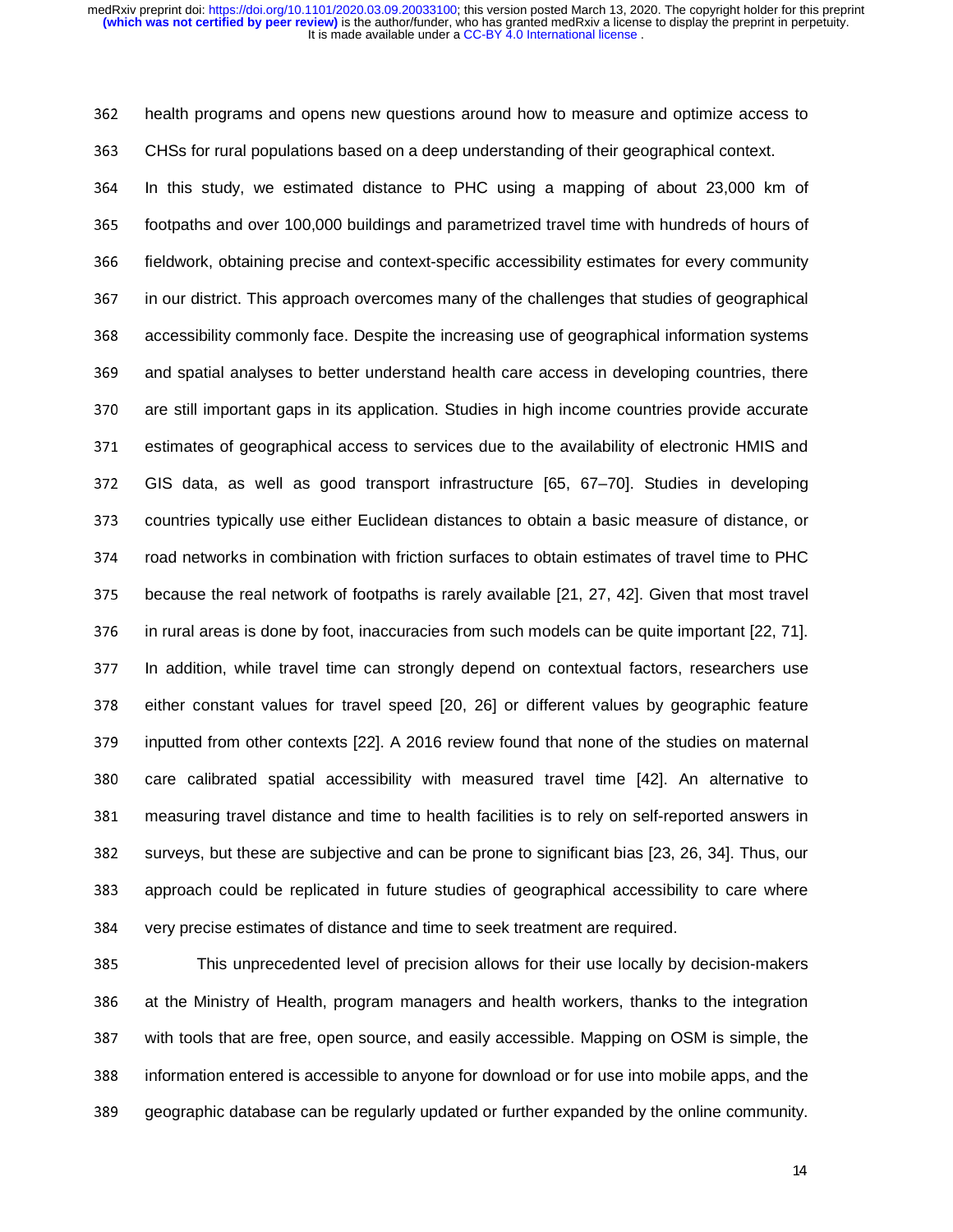390 Although in our case most of the work through HOTOSM was done by several mappers 391 involved in the project, this type of participative and collaborative mapping approach can 392 allow for rapid crowdsourced mapping of large geographical areas when the mapping 393 community is heavily mobilized. For instance, following the 2010 earthquake in Haiti, a 394 complete map of Port au Prince was achieved within a month by hundreds of remote 395 mappers through HOTOSM to aid disaster response [72]. Uses of the detailed geographical 396 information available for Ifanadiana (with all the footpaths, hydrographic networks, buildings 397 and rice fields) go beyond its healthcare accessibility applications and could be expanded to 398 other demographic (e.g. population density, migration patterns) or vector-borne disease 399 research projects (e.g. malaria) of public health interest. In addition, Shiny is increasingly 400 popular for the development of interactive web interfaces that take advantage of the 401 statistical power of R software. Applications include among others malaria surveillance [73], <sup>402</sup>health equity [74, 75], precision farming [76], and biological research [77, 78]. In our context, 403 the use of the e-health tools developed here will allow program managers to prioritize and 404 plan community and outreach activities for the most remote populations, while CHWs and 405 field teams will be able to obtain accurate directions anywhere in the district for 406 implementation of such activities.

407 **Our study provides several programmatic insights to improve health care access in** 408 Ifanadiana. In the last 3 years, two PHCs have been built in the extreme North and South of 409 Ifanadiana where geographical access was very low, reducing the percentage of population 410 that have to walk 2-5 hours (Additional file 7). Given the current situation, adding 3 new 411 facilities to the 21 existing PHCs in the areas of the district with the lowest geographical 412 access (East, West and Southwest, Figure 2A) would nearly eliminate the need for 413 populations to walk 4 hours or more each way to a PHC. In addition, the national policy for 414 community health establishes that two CHSs should be appointed in every Fokontany, with 415 no regard to the size or spread of the population in the Fokontany. We show that as a result, 416 a non-negligible proportion of the population  $(-30,000$  people) needs to walk over an hour 417 just to reach a CHS and receive the most basic care. Consequently, PIVOT is piloting the

15 March 2014 - An Dùbhlachd ann an Chuid ann an Chuid ann an 150 Maintenachd ann an 150 Maintenachd ann an 15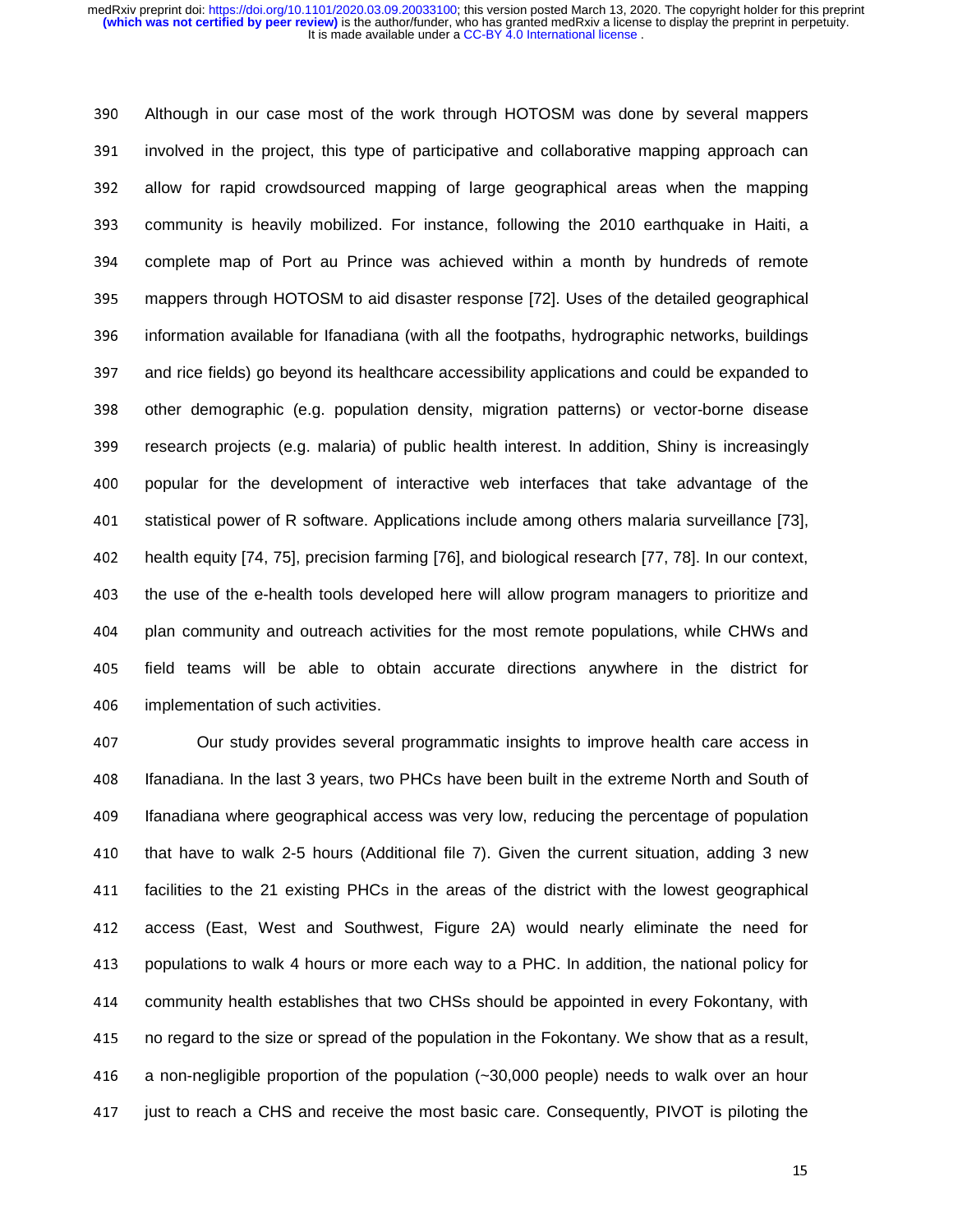418 implementation of proactive community care in order to reach everyone despite their 419 distance to a CHS, and is adapting CHW workforce to the demographic and geographic 420 characteristics of each Fokontany. Experiences from other countries suggest that health 421 reforms focused on improving geographical accessibility to primary care can achieve 422 significant results for the most disadvantaged populations [79].

423 Our study had several limitations. First, dates of the satellite images used for the <sup>424</sup>OSM mapping were not available, which could pose an issue if images did not reflect current 425 conditions, but subsequent fieldwork confirmed that OSM maps (buildings, paths, etc.) were 426 quite accurate. Second, we only considered a model of travel time by foot, which could lead 427 to biases if part of the population travels to PHCs by vehicle. Other studies have indeed 428 estimated travel time by vehicle in settings with good road networks [34, 69], or by both foot 429 and vehicle in low-resource settings [80]. In this context, less than 3% of the population of 430 Ifanadiana has a vehicle, and there is only one paved road  $\left\langle$  <1% of the road network) where 431 public transportation is available [81]. Third, we infer the proportion of the population living at <sup>432</sup>a particular distance or travel time based on a full mapping of the district's buildings from <sup>433</sup>high resolution satellite imagery instead of an actual census. Since some of these buildings 434 do not represent inhabited households (e.g. administrative buildings, shops, etc...), this 435 approach could have led to biases if the distribution of non-households was distributed 436 heterogeneously across the district. Fourth, we provide locally parametrized estimations of 437 travel time for Ifanadiana, but our estimates under scenarios with and without rainfall differed 438 only by up to 20 minutes at distances of over 15 km. Although the district has a tropical 439 climate with periods of heavy rains, track GPS recordings of field expeditions were collected 440 during relatively low rainfall periods (up to 47.5 mm per day), which could explain the small 441 impact of rainfall on travel speed. In addition, recordings were done by health workers and 442 community members, so our estimations represent local travel time for healthy individuals. 443 Other groups such as ill individuals, pregnant women or the elderly will likely take longer to 444 reach health facilities, and factors such as break time during a route were not considered, 445 which could be particularly relevant for those who walk for 4 to 8 hours. As a result, values

16 March 2016 - An Dùbhlachd ann an Chuid ann an Chuid ann an 16 Mach 2016. Tha 16 Mach 2016 - An Dùbhlachd a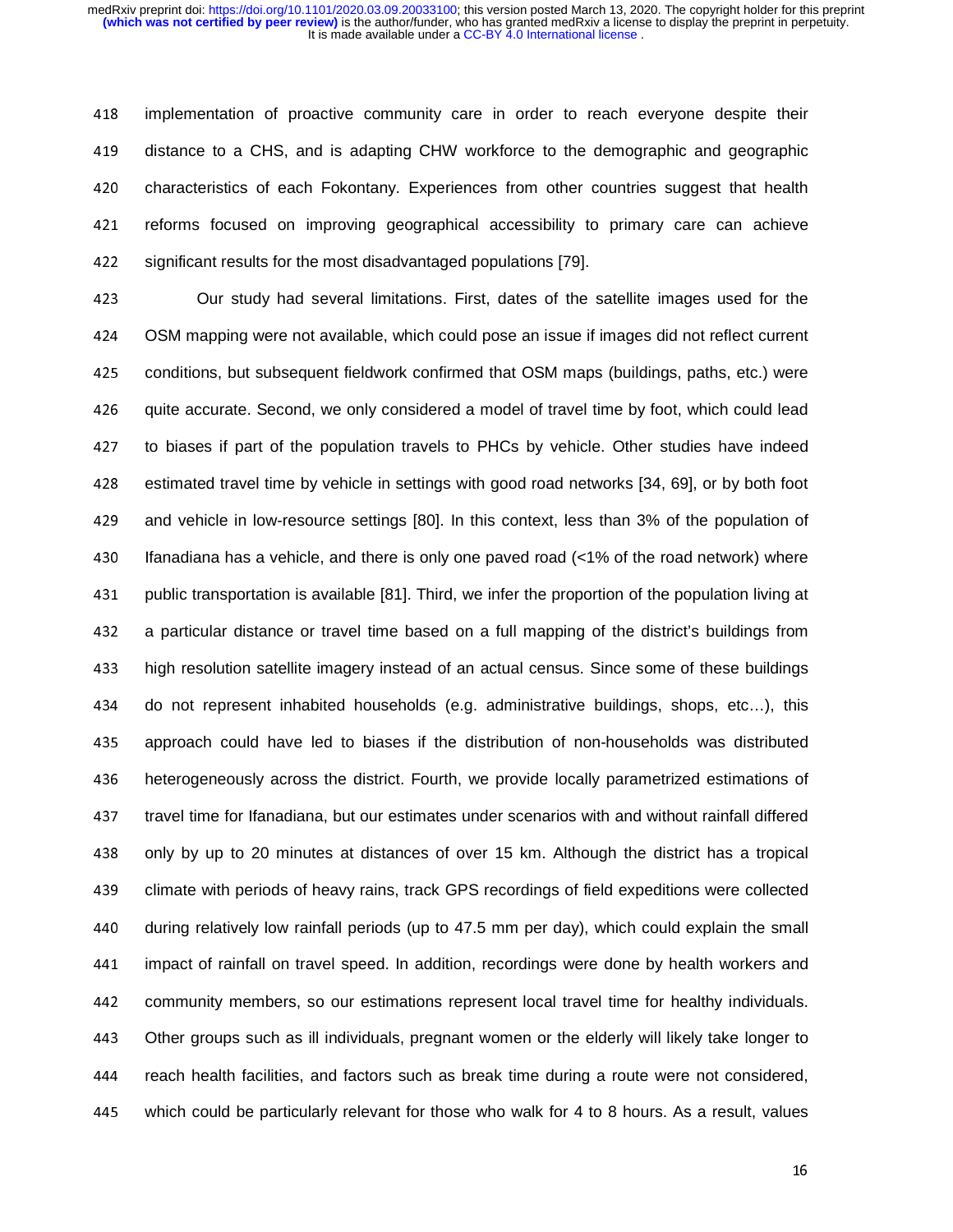446 for maximum time to seek treatment at health facilities presented here are probably an 447 underestimation of the real time spent by certain groups or under certain weather conditions.

# <sup>448</sup>**Conclusion**

<sup>449</sup>In conclusion, this study advances methods to improve geographical accessibility 450 modeling to determine with high precision the distance and travel time between every <sup>451</sup>household and the nearest primary care facilities, so that the results can be context-specific 452 and operationally actionable by local health actors. Integrating the complete mapping of the 453 district with fieldwork and remote sensing analyses into accessible e-health tools may result 454 in better strategic and operational refinement of programs by the MoH and local health 455 partners. The role of such approaches could be transformative to reach the goal of health 456 care access for all in areas where, like in Ifanadiana, the majority of the population face 457 significant challenges to reach primary care facilities and even CHSs.

#### <sup>458</sup>**Abbreviations**

<sup>459</sup>CHS: community health site; CHW: community health worker; DEM: digital elevation model;

<sup>460</sup>EmONC: emergency obstetric and neonatal care; GPS: global positioning system; HOTOSM:

461 Humanitarian OpenStreetMap Team; HSS: health system strengthening; MoH : Ministry of 462 Health; OSM: OpenStreetMap; OSMR: open source routing machine; PHC: primary health 463 care center, POWER: prediction of worldwide energy resources; SRTM : shuttle radar 464 topography mission; UHC: universal health coverage

#### <sup>465</sup>**Author's contributions**

<sup>466</sup>FAI, VH, CR, JC, MHB, AG conceived and designed the study. VH, CR, LFC, MHB, AG, 467 advised on the analysis. FAI, MR, TA analyzed the data. FAI, VH, CR, MR, TA, AG 468 contributed to the interpretation of the data. FAI, VH, CR, MR, JC, TA, FHR, AR, LC, MHB, <sup>469</sup>AG drafted the manuscript. All authors read and approved the final manuscript.

#### <sup>470</sup>**Author's details**

471 <sup>1</sup>NGO PIVOT, Ranomafana, Madagascar, <sup>2</sup>Department of Global Health and Social 472 Medicine, Harvard Medical School, Boston, USA, <sup>3</sup>Institut de Recherche pour le 473 Développement, UMR 228 Espace-Dev (IRD, UA, UG, UM, UR), Phnom Penh, Cambodge,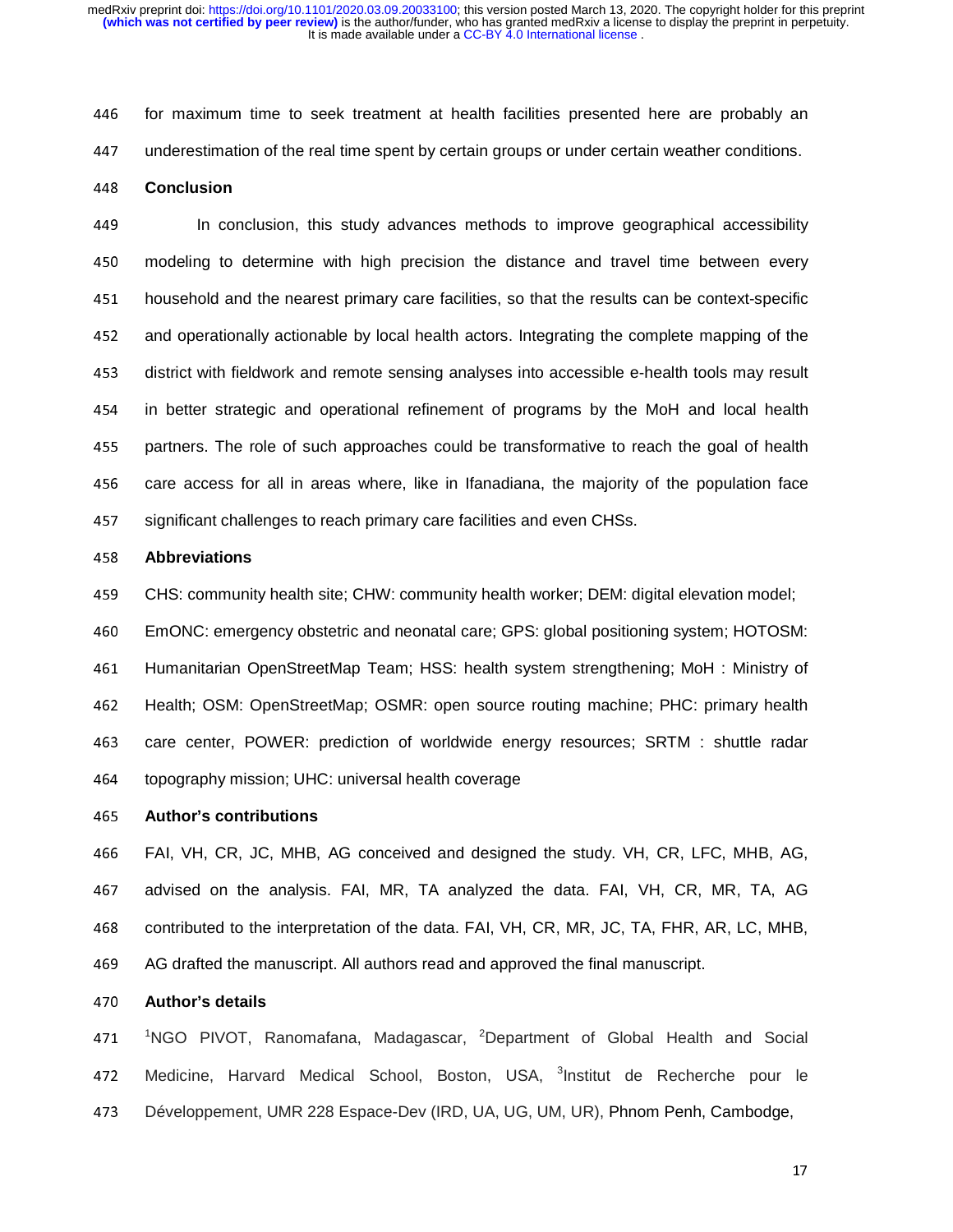- 474 <sup>4</sup>Université de La Réunion, UMR 228 Espace-Dev (IRD, UA, UG, UM, UR), Saint-Pierre, La
- 475 Réunion, France, <sup>5</sup>School of Management and Technological innovation, University of
- 476 – Fianarantsoa, Madagascar, <sup>6</sup>Ministry of Health in Madagascar, Antananarivo, Madagascar, <sup>7</sup>
- 477 MIVEGEC, Univ. Montpellier, CNRS, IRD, Montpellier, France

#### <sup>478</sup>**Acknowledgements**

- <sup>479</sup>We would like to thank all OSM contributors to the cartography of Ifanadiana district, apart
- 480 from the authors of this article, and in particular the OpenStreetMap Associations of La
- 481 Réunion and Madagascar for the mapping parties they organized and their individual
- 482 contributions. We would like to thank also community team staff at PIVOT and community
- 483 health workers for helping us to collect fieldwork data.

#### <sup>484</sup>**Competing interests**

485 The authors declare that they have no competing interests

#### <sup>486</sup>**Availability of data and material**

- 487 Data are available on OpenStreetMap (https://www.openstreetmap.org) and on the Shinny
- 488 app described in this study (http://research.pivot-dashboard.org:3838/)

#### <sup>489</sup>**Consent for publication**

- 490 All authors approved the manuscript's submission for publication.
- <sup>491</sup>**Ethics approval and consent to participate**
- 492 Not applicable
- <sup>493</sup>**Funding**
- <sup>494</sup>This work was supported by a grant from Institut de Recherche pour le Developpement
- <sup>495</sup>(Project IRD Coup de Pouce "MAGIE") and internal funding from PIVOT.

#### <sup>496</sup>**References**

- 497 1. Tracking Universal Health Coverage□: 2017 Global Monitoring Report. 2017.
- <sup>498</sup>2. Dror DM, Shahed Hossain SA, Majumdar A, Koehlmoos TLP, John D, Panda PK. What
- 499 factors affect voluntary uptake of community-based health insurance schemes in low- and
- <sup>500</sup>middle-income countries? A systematic review and meta-analysis. PLoS One. 2016;11:1–31.
- 501 3. Buor D. Analysing the primacy of distance in the utilization of health services in the Ahafo-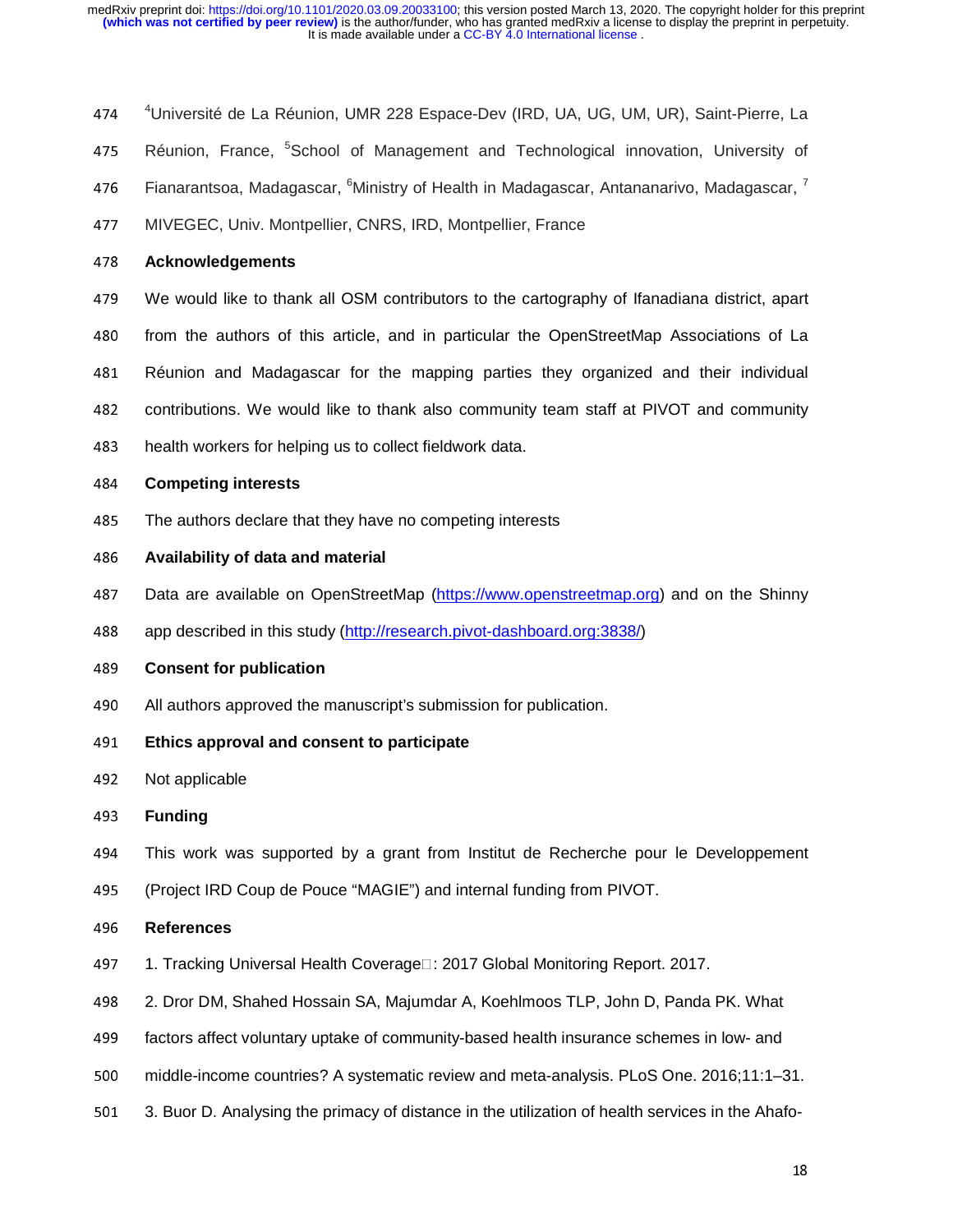- 502 Ano South district, Ghana. Int J Health Plann Manage. 2003;18:293-311.
- <sup>503</sup>4. Gabrysch S, Campbell OMR. Still too far to walk: Literature review of the determinants of
- 504 delivery service use. BMC Pregnancy Childbirth. 2009;9:34.
- <sup>505</sup>5. O'Connell TS, Bedford KJ a., Thiede M, McIntyre D. Synthesizing qualitative and
- 506 quantitative evidence on non-financial access barriers: implications for assessment at the
- 507 district level. Int J Equity Health. 2015;14:54.
- 508 6. Ensor T, Cooper S. Overcoming barriers to health service access: Influencing the demand
- 509 side. Health Policy Plan. 2004;19:69–79.
- 510 7. World Health Organization. Monitoring the Building Blocks of Health Systems: A
- 511 Handbook of Indicators and their Measurement Strategies. 2010;1–92.
- 512 8. Stenberg K, Hanssen O, Edejer TT, Bertram M, Brindley C, Meshreky A, et al. Articles
- 513 Financing transformative health systems towards achievement of the health Sustainable
- 514 Development Goals<sup>[1]</sup>: a model for projected resource needs in 67 low-income and middle-
- 515 income countries. 2017;5 September:875–87.
- <sup>516</sup>9. Sachs JD. Achieving universal health coverage in low-income settings. Lancet.
- <sup>517</sup>2012;380:944–7.
- 518 10. World Health Organization. WHO guideline on health policy and system support to
- 519 optimize community health worker programmes. Geneva; 2018.
- 520 11. Ebener S, Guerra-Arias M, Campbell J, Tatem AJ, Moran AC, Amoako Johnson F, et al.
- 521 The geography of maternal and newborn health: The state of the art. Int J Health Geogr.
- <sup>522</sup>2015;14.
- 523 12. Banke-Thomas A, Wright K, Collins L. Assessing geographical distribution and
- 524 accessibility of emergency obstetric care in sub-Saharan Africa: a systematic review. J Glob
- 525 Health. 2019;9.
- 526 13. Tanou M, Kamiya Y. Assessing the impact of geographical access to health facilities on
- 527 maternal healthcare utilization: evidence from the Burkina Faso demographic and health
- 528 survey 2010. BMC Public Health. 2019;19:1–8.
- 529 14. Hanson C, Gabrysch S, Mbaruku G, Cox J, Mkumbo E, Manzi F, et al. Access to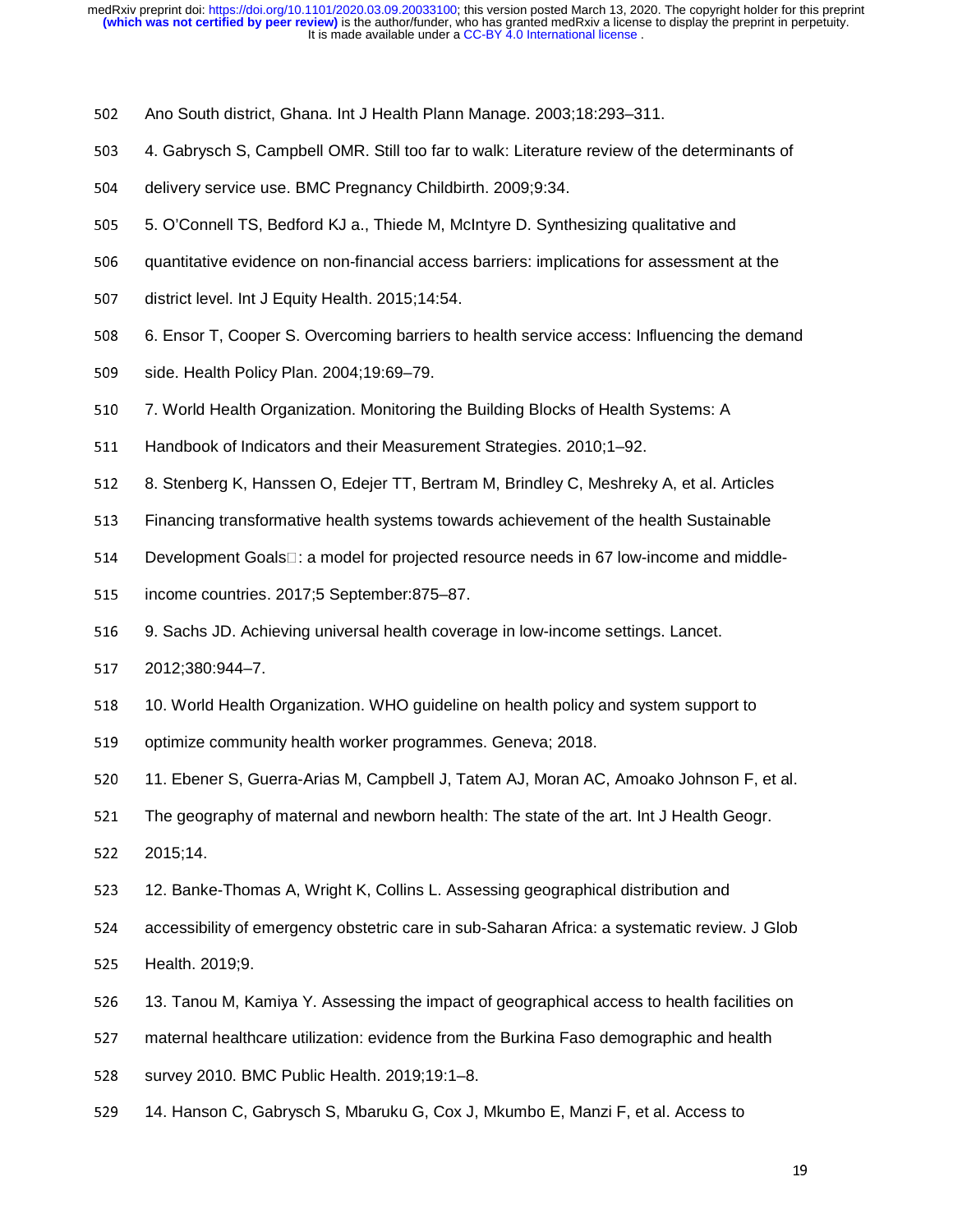- 530 maternal health services: geographical inequalities, United Republic of Tanzania. Bull World
- 531 Heal Organ. 2017;95 October:810–20.
- 532 15. Munguambe K, Boene H, Vidler M, Bique C, Sawchuck D, Firoz T, et al. Barriers and
- 533 facilitators to health care seeking behaviours in pregnancy in rural communities of southern
- 534 Mozambique. Reprod Health. 2016;13.
- 535 16. Feikin DR, Nguyen LM, Adazu K, Ombok M, Audi A, Slutsker L, et al. The impact of
- 536 distance of residence from a peripheral health facility on pediatric health utilisation in rural
- 537 western Kenya. Trop Med Int Heal. 2009;14:54–61.
- 538 17. Blanford JI, Kumar S, Luo W, MacEachren AM. It's a long, long walk: accessibility to
- 539 hospitals, maternity and integrated health centers in Niger. Int J Health Geogr. 2012;11:1–15.
- 540 18. Ruktanonchai CW, Ruktanonchai NW, Nove A, Lopes S, Pezzulo C, Bosco C, et al.
- <sup>541</sup>Equality in maternal and newborn health: Modelling geographic disparities in utilisation of
- 542 care in five East African countries. PLoS One. 2016;11:1–17.
- 543 19. Kenny A, Basu G, Ballard M, Griffiths T, Kentoffio K, Niyonzima JB, et al. Remoteness
- 544 and maternal and child health service utilization in rural Liberia: A population–based survey.
- 545 J Glob Health. 2015;5:1-12.
- 546 20. Kuupiel D, Adu KM, Apiribu F, Bawontuo V, Adogboba DA, Ali KT, et al. Geographic
- 547 accessibility to public health facilities providing tuberculosis testing services at point-of-care
- 548 in the upper east region, Ghana. BMC Public Health. 2019;19:1–12.
- 549 21. Munyaneza F, Ntaganira J, Nyirazinyoye L, Birru E, Nisingizwe MP, Gupta N, et al.
- 550 Community-Based Accompaniment and the Impact of Distance for HIV Patients Newly
- 551 Initiated on Antiretroviral Therapy: Early Outcomes and Clinic Visit Adherence in Rural
- 552 Rwanda. AIDS Behav. 2018;22:77-85.
- 553 22. Noor AM, Amin AA, Gething PW, Atkinson PM, Hay SI, Snow RW. Modelling distances
- 554 travelled to government health services in Kenya. Trop Med Int Heal. 2006;11:188–96.
- <sup>555</sup>23. Noor AM, Zurovac D, Hay SI, Ochola SA, Snow RW. Defining equity in physical access
- 556 to clinical services using geographical information systems as part of malaria planning and
- 557 monitoring in Kenya. Trop Med Int Heal. 2003;8:917–26.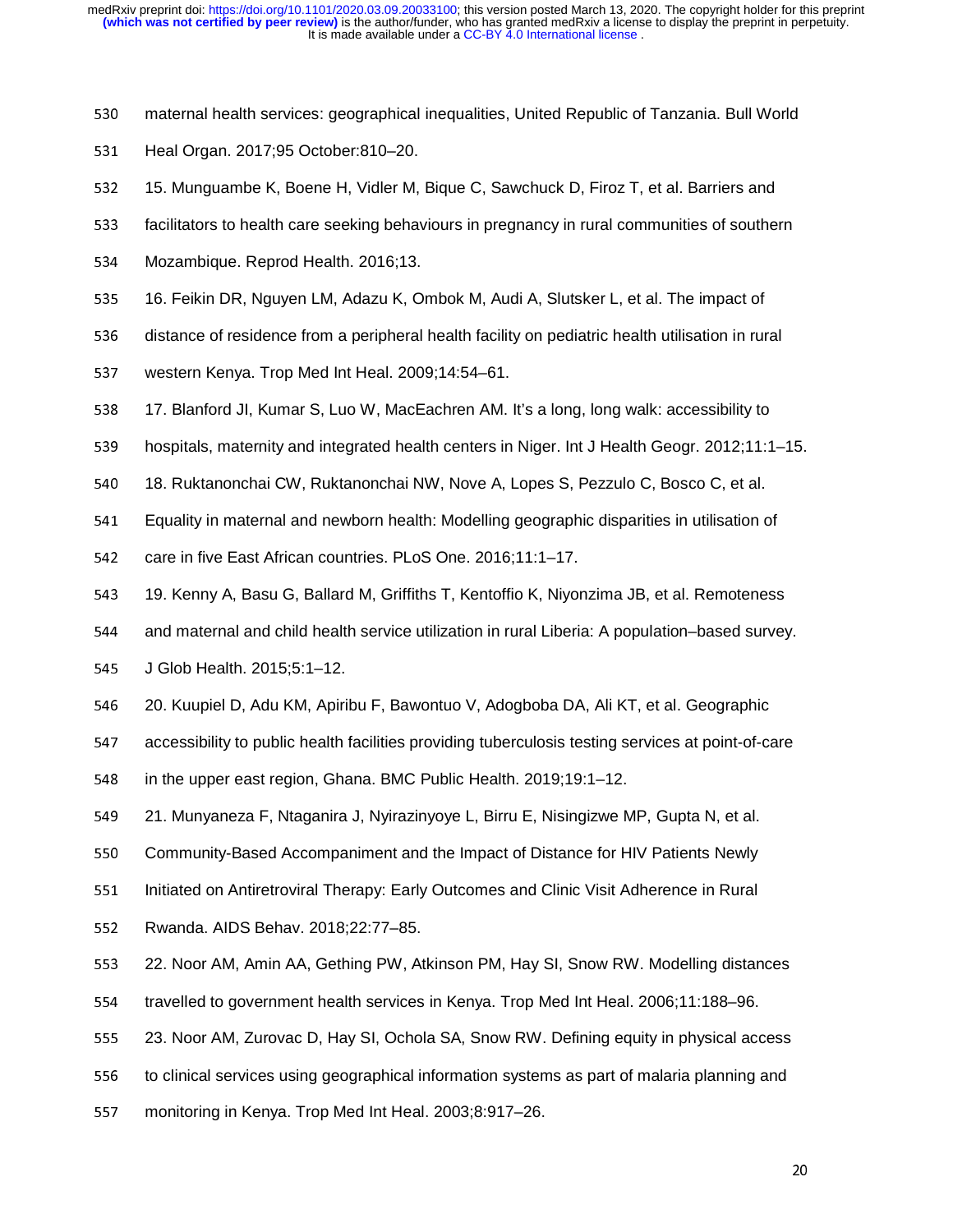- <sup>558</sup>24. Lankowski AJ, Siedner MJ, Bangsberg DR, Tsai AC. Impact of geographic and
- 559 transportation-related barriers on HIV outcomes in sub-saharan Africa: A systematic review.
- 560 AIDS Behav. 2014;18:1199-223.
- <sup>561</sup>25. McLaren, Zoe, Ardington, Cally, Leibbrandt M. Distance decay and persistent health care
- 562 inequality in South Africa. BioMed Cent. 2014;1–9.
- <sup>563</sup>26. Gething PW, Johnson FA, Frempong-Ainguah F, Nyarko P, Baschieri A, Aboagye P, et
- 564 al. Geographical access to care at birth in Ghana: A barrier to safe motherhood. BMC Public
- <sup>565</sup>Health. 2012;12:1.
- <sup>566</sup>27. Stock R. Distance and the utilization of health facilities in rural Nigeria. 1983;17:563–70.
- 567 28. Nguyen HT, Zombré D, Ridde V, De Allegri M. The impact of reducing and eliminating
- 568 user fees on facility-based delivery: A controlled interrupted time series in Burkina Faso.
- 569 Health Policy Plan. 2018;33:948-56.
- 570 29. Langlois É V., Karp I, De Dieu Serme J, Bicaba A. Effect of a policy to reduce user fees
- 571 on the rate of skilled birth attendance across socioeconomic strata in Burkina Faso. Health
- 572 Policy Plan. 2016;31:462–71.
- <sup>573</sup>30. De Allegri M, Tiendrebéogo J, Müller O, Yé M, Jahn A, Ridde V. Understanding home
- 574 delivery in a context of user fee reduction: A cross-sectional mixed methods study in rural
- 575 Burkina Faso. BMC Pregnancy Childbirth. 2015;15:1-13.
- 576 31. De Allegri M, Ridde V, Louis VR, Sarker M, Tiendrebéogo J, Yé M, et al. Determinants of
- 577 utilisation of maternal care services after the reduction of user fees: A case study from rural
- 578 Burkina Faso. Health Policy (New York). 2011;99:210–8.
- 579 32. Mills S, Williams JE, Adjuik M, Hodgson A. Use of health professionals for delivery
- 580 following the availability of free obstetric care in Northern Ghana. Matern Child Health J.
- <sup>581</sup>2008;12:509–18.
- 582 33. Hounton S, Chapman G, Menten J, De Brouwere V, Ensor T, Sombié I, et al.
- 583 Accessibility and utilisation of delivery care within a Skilled Care Initiative in rural Burkina
- 584 Faso. Trop Med Int Heal. 2008;13 SUPPL. 1:44–52.
- 585 34. Al-Taiar A, Clark A, Longenecker JC, Whitty CJM. Physical accessibility and utilization of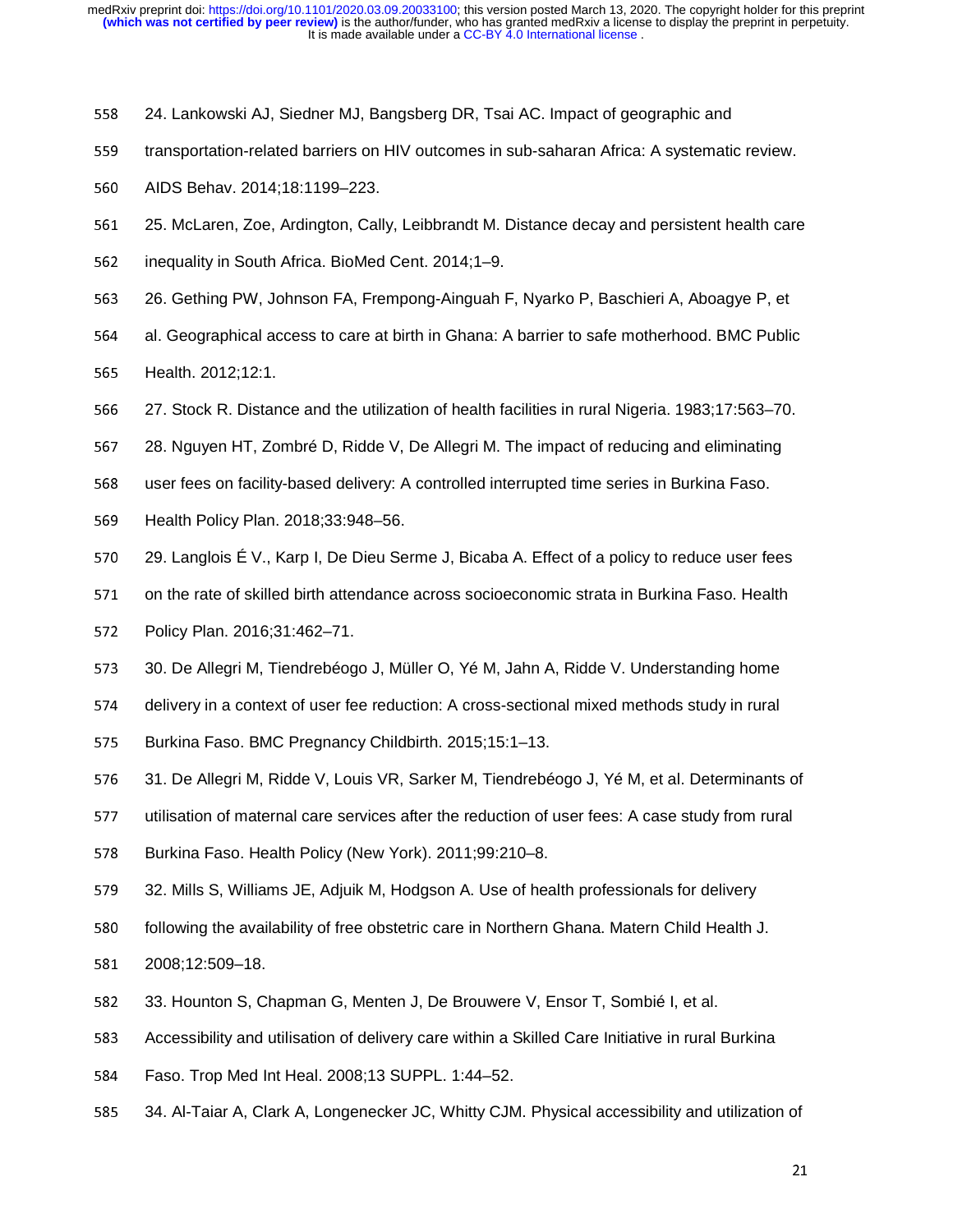586 health services in Yemen. Int J Health Geogr. 2010;9:1–8.

- 587 35. Makanga PT, Schuurman N, Sacoor C, Boene HE, Vilanculo F, Vidler M, et al. Seasonal
- 588 variation in geographical access to maternal health services in regions of southern
- 589 Mozambique. Int J Health Geogr. 2017;16:1.
- 590 36. Root ED, Lucero M, Nohynek H, Anthamatten P, Thomas DSK, Tallo V, et al. Distance to
- 591 health services affects local-level vaccine efficacy for pneumococcal conjugate vaccine
- <sup>592</sup>(PCV) among rural Filipino children. Proc Natl Acad Sci. 2014;111:3520–5.
- 593 37. Blanford JI, Kumar S, Luo W, MacEachren AM. It's a long, long walk: accessibility to
- 594 hospitals, maternity and integrated health centers in Niger. Int J Health Geogr. 2012;11:1–15.
- <sup>595</sup>38. Noor AM, Amin AA, Gething PW, Atkinson PM, Hay SI, Snow RW. Modelling distances
- 596 travelled to government health services in Kenya. Trop Med Int Heal. 2006;11:188–96.
- 597 39. Bailey PE, Keyes EB, Parker C, Abdullah M, Kebede H, Freedman L. Using a GIS to
- 598 model interventions to strengthen the emergency referral system for maternal and newborn
- 599 health in Ethiopia. Int J Gynecol Obstet. 2011;115:300-9.
- <sup>600</sup>40. Okwaraji YB, Webb EL, Edmond KM. Barriers in physical access to maternal health
- 601 services in rural Ethiopia. BMC Health Serv Res. 2015;15:1–8.
- <sup>602</sup>41. Yao J, Agadjanian V. Bypassing health facilities in rural Mozambique: Spatial,
- <sup>603</sup>institutional, and individual determinants. BMC Health Serv Res. 2018;18:1–11.
- <sup>604</sup>42. Makanga PT, Schuurman N, Von Dadelszen P, Firoz T. A scoping review of geographic
- <sup>605</sup>information systems in maternal health. Int J Gynecol Obstet. 2016;134:13–7.
- <sup>606</sup>43. Alegana VA, Wright JA, Pentrina U, Noor AM, Snow RW, Atkinson PM. Spatial modelling
- 607 of healthcare utilisation for treatment of fever in Namibia. Int J Health Geogr. 2012;11:1–13.
- <sup>608</sup>44. Ray N, Ebener S. AccessMod 3.0: computing geographic coverage and accessibility to
- 609 health care services using anisotropic movement of patients. Int J Health Geogr. 2008;7:63.
- <sup>610</sup>45. Black M, Ebener S, Aguilar PN, Vidaurre M, Morjani Z El. Using GIS to Measure Physical
- 611 Accessibility to Health Care. World Heal Organ. 2004;3–4:1–22.
- <sup>612</sup>46. World Bank. World Bank Open Data. 2019.
- <sup>613</sup>47. World Health Organization. Global Health Observatory Data Repository. 2019.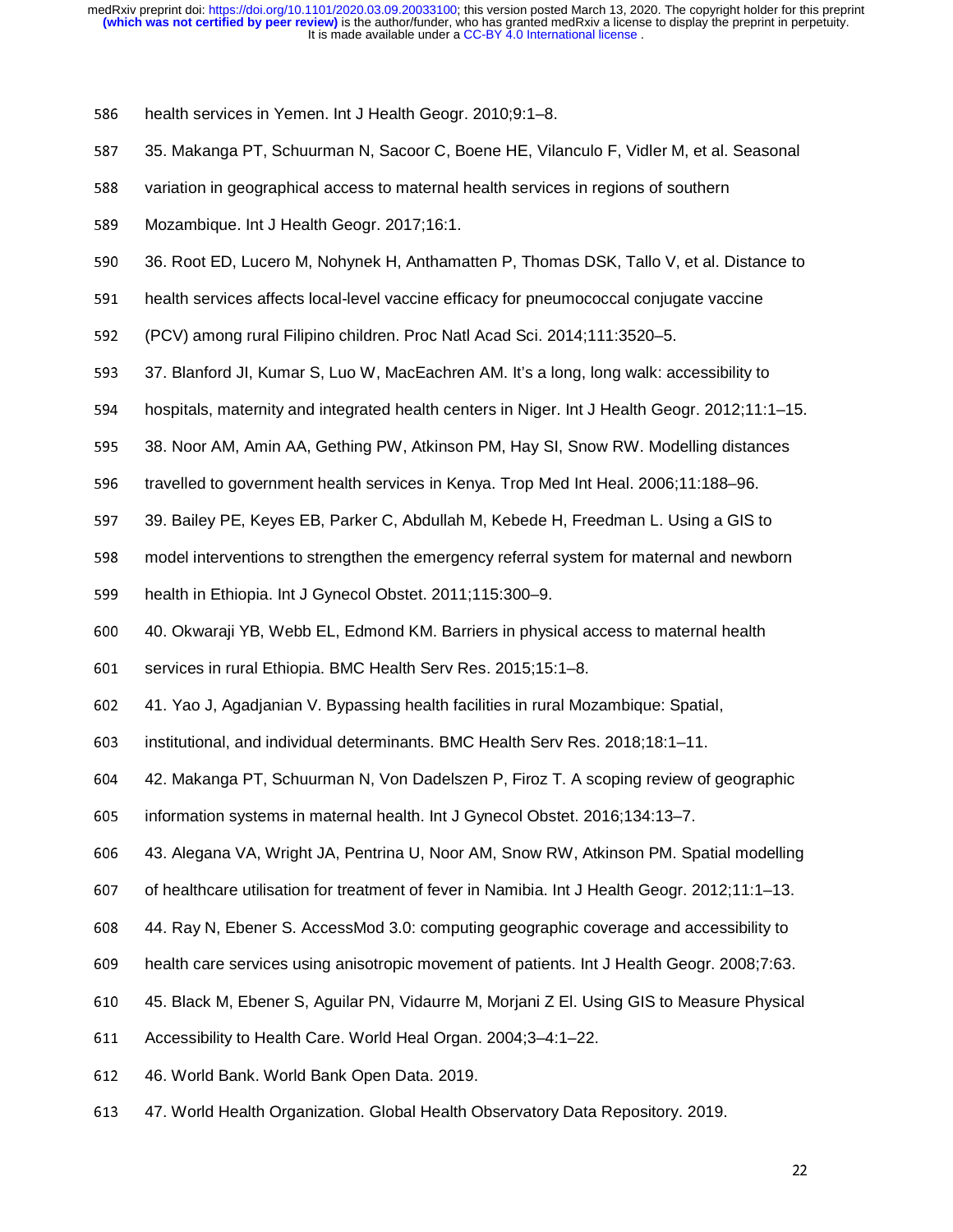- <sup>614</sup>48. Institut National de la Statistique. Enquête Démographique et de Santé, Madagascar.
- 615 Antananarivo, Madagascar; 2009.
- <sup>616</sup>49. Kashima S, Suzuki E, Okayasu T, Louis R, Eboshida A, Subramanian S V. Association
- 617 between proximity to a health center and early childhood mortality in madagascar. PLoS
- 618 One. 2012;7.
- 619 50. Garchitorena A, Miller AC, Cordier LF, Ramananjato R, Rabeza VR, Murray M, et al. In
- <sup>620</sup>Madagascar, use of health care services increased when fees were removed: Lessons for
- 621 universal health coverage. Health Aff. 2017;36:1443–51.
- 622 51. Id CE, Id MHB, Id ACM, Cordier LF, Haruna J, Mwanawabenea D, et al. Assessing
- 623 trends in the content of maternal and child care following a health system strengthening
- 624 initiative in rural Madagascar $\Box$ : A longitudinal cohort study. 2019; DiD:1–23.
- <sup>625</sup>52. Garchitorena A, Miller AC, Cordier LF, Rabeza VR, Randriamanambintsoa M,
- 626 Razanadrakato HR, et al. Early changes in intervention coverage and mortality rates
- 627 following the implementation of an integrated health system intervention in Madagascar.
- <sup>628</sup>2018;1–12.
- 629 53. Miller AC, Ramananjato RH, Garchitorena A, Rabeza VR, Gikic D, Cripps A, et al.
- 630 Baseline population health conditions ahead of a health system strengthening program in
- 631 rural Madagascar. Glob Health Action. 2017;10:1329961.
- 632 54. Fondation OpenStreetMap (OSMF). OpenStreetMap. 2004.
- 633 https://www.openstreetmap.org/.
- <sup>634</sup>55. HOT. Humanitarian OpenStreetMap Team. Mapping our world together. 2013.
- 635 https://www.hotosm.org/.
- 636 56. Gary S. QGIS $\Box$ : A Free and Open Source Geographic Information System. 2002.
- 637 https://www.qgis.org/en/site/.
- <sup>638</sup>57. Shcherb V, Pelykh A, Mueller H. Offline mobile maps & navigation. 2010.
- 639 https://osmand.net/.
- 640 58. Karasiak N. Dzetsaka□: classification plugin for Qgis. 2018.
- 641 doi:https://zenodo.org/record/3463523.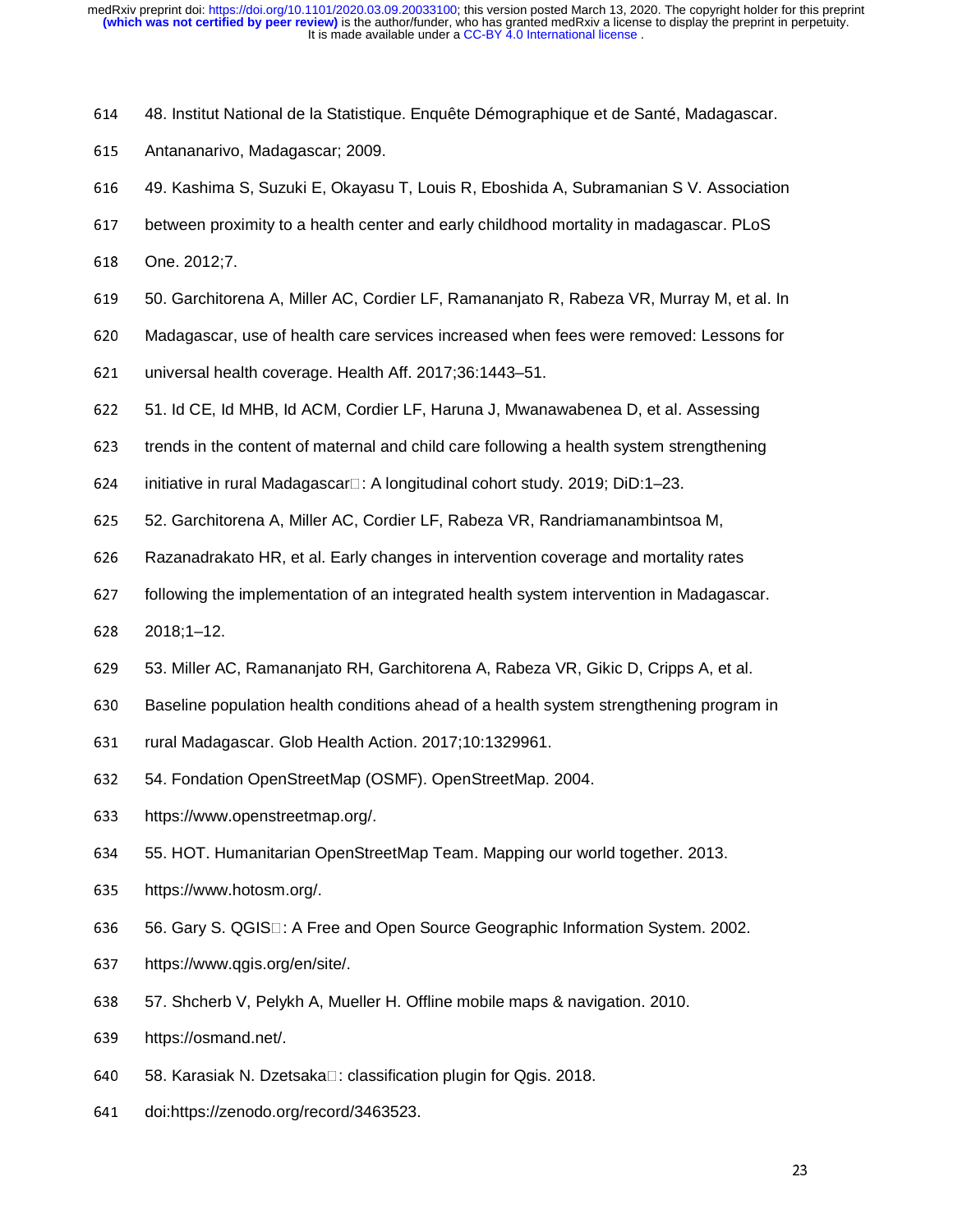- 642 59. Belgiu M, Dračqut L. ISPRS Journal of Photogrammetry and Remote Sensing Random
- 643 forest in remote sensing $\Box$ : A review of applications and future directions  $\check{\;}$  gut. ISRS J
- 644 Photogrammertry Remote Sens. 2016;114:24-31.
- <sup>645</sup>60. U.S. Departement of the Interior. U.S. Geological Survey. 1879. https://www.usgs.gov/.
- <sup>646</sup>61. NASA. POWER project Data Sets. 2019. https://power.larc.nasa.gov/.
- <sup>647</sup>62. Luxen D. Smart Directions Powered by OSRM's Enhanced Graph Model. 2014.
- 648 https://blog.mapbox.com/smart-directions-powered-by-osrms-enhanced-graph-model-
- 649 3ae226974b2.
- <sup>650</sup>63. Winston C, Cheng J, Allaire J, Xie Y, McPherson J. shiny: Web Application Framework
- 651 for R. 2019.
- <sup>652</sup>64. Belgiu M, Dra˘gut L. ISPRS Journal of Photogrammetry and Remote Sensing Random
- 653 forest in remote sensing□: A review of applications and future directions  $\check{ }$  gut. ISRS J
- 654 Photogrammertry Remote Sens. 2016;114:24–31.
- <sup>655</sup>65. Pilcher J, Kruske S, Barclay L. A review of rural and remote health service indexes: Are
- 656 they relevant for the development of an Australian rural birth index? BMC Health Serv Res.
- <sup>657</sup>2014;14:1–8.
- <sup>658</sup>66. Juran S, Broer PN, Klug SJ, Snow RC, Okiro EA, Ouma PO, et al. Geospatial mapping of
- 659 access to timely essential surgery in sub-Saharan Africa. BMJ Glob Heal. 2018;3:e000875.
- <sup>660</sup>67. Chukwusa E, Verne J, Polato G, Taylor R, J Higginson I, Gao W. Urban and rural
- 661 differences in geographical accessibility to inpatient palliative and end-of-life (PEoLC)
- 662 facilities and place of death: a national population-based study in England, UK. Int J Health
- 663 Geogr. 2019;18:8.
- 664 68. Grzybowski S, Stoll K, Kornelsen J, Allen V, Jilwah N, Joseph K, et al. Distance matters:
- 665 a population based study examining access to maternity services for rural women. BMC
- <sup>666</sup>Health Serv Res. 2011;11:147.
- <sup>667</sup>69. Grzybowski S, Kornelsen J, Schuurman N. Planning the optimal level of local maternity
- 668 service for small rural communities: A systems study in British Columbia. Health Policy (New
- <sup>669</sup>York). 2009;92:149–57.

24 - Paul Barbara, Amerikaansk politiker († 1872)<br>24 - Julie Barbara, frysk politiker († 1805)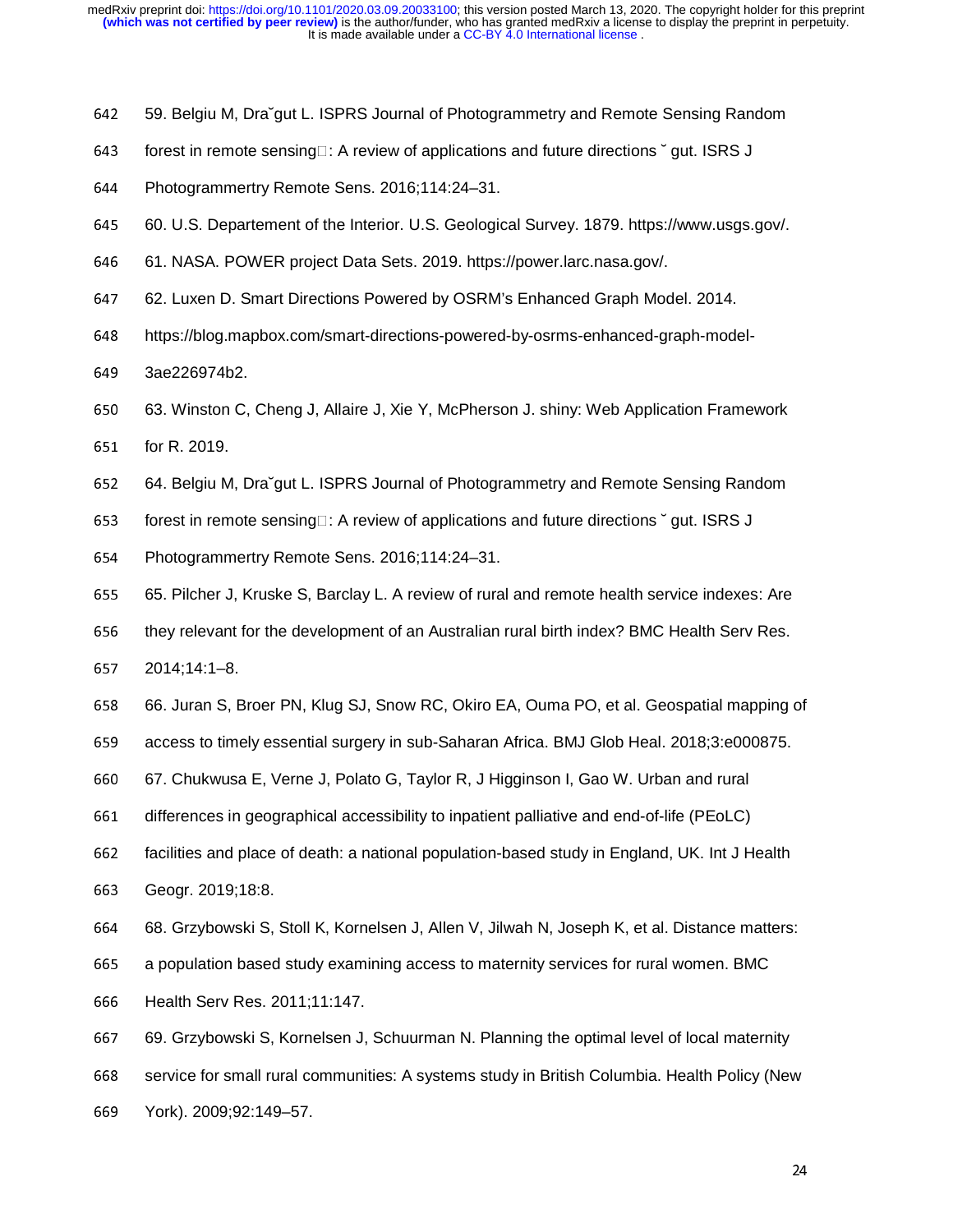- 670 70. Kelly C, Hulme C, Farragher T, Clarke G. Are differences in travel time or distance to
- 671 healthcare for adults in global north countries associated with an impact on health
- 672 outcomes? A systematic review. BMJ Open. 2016;6:1–9.
- <sup>673</sup>71. Apparicio P, Abdelmajid M, Riva M, Shearmur R. Comparing alternative approaches to
- <sup>674</sup>measuring the geographical accessibility of urban health services: Distance types and
- 675 aggregation-error issues. Int J Health Geogr. 2008;7:1–14.
- 676 72. Anderson-Tarver C. Crisis Mapping the 2010 Earthquake in OpenStreetMap Haiti.
- 677 ProQuest Diss Theses. 2015;177.
- <sup>678</sup>73. Girond F, Randrianasolo L, Randriamampionona L, Rakotomanana F,
- 679 Randrianarivelojosia M, Ratsitorahina M, et al. Analysing trends and forecasting malaria
- 680 epidemics in Madagascar using a sentinel surveillance network: a web-based application.
- 681 Malar J. 2017;16:72.
- <sup>682</sup>74. Hosseinpoor AR, Nambiar D, Schlotheuber A, Reidpath D, Ross Z. Health Equity
- 683 Assessment Toolkit (HEAT): Software for exploring and comparing health inequalities in
- 684 countries. BMC Med Res Methodol. 2016;16.
- <sup>685</sup>75. Hosseinpoor AR, Schlotheuber A, Nambiar D, Ross Z. Health Equity Assessment Toolkit
- 686 Plus (HEAT Plus): software for exploring and comparing health inequalities using uploaded
- 687 datasets. Glob Health Action. 2018;11.
- <sup>688</sup>76. Jahanshiri E, Shariff ARM. Developing web-based data analysis tools for precision
- 689 farming using R and Shiny. IOP Conf Ser Earth Environ Sci. 2014;20.
- <sup>690</sup>77. Lakshmanan K, Peter AP, Mohandass S, Varadharaj S, Lakshmanan U, Dharmar P.
- 691 SynRio: R and Shiny based application platform for cyanobacterial genome analysis.
- <sup>692</sup>Bioinformation. 2015;11:422–5.
- 693 78. Chen D, Fu LY, Hu D, Klukas C, Chen M, Kaufmann K. The HTPmod Shiny application
- 694 enables modeling and visualization of large-scale biological data. Commun Biol. 2018;1.
- <sup>695</sup>79. Rosero-Bixby L. Spatial access to health care in Costa Rica and its equity: A GIS-based
- 696 study. Soc Sci Med. 2004;58:1271–84.
- 697 80. Makanga PT, Schuurman N, Sacoor C, Boene HE, Vilanculo F, Vidler M, et al. Seasonal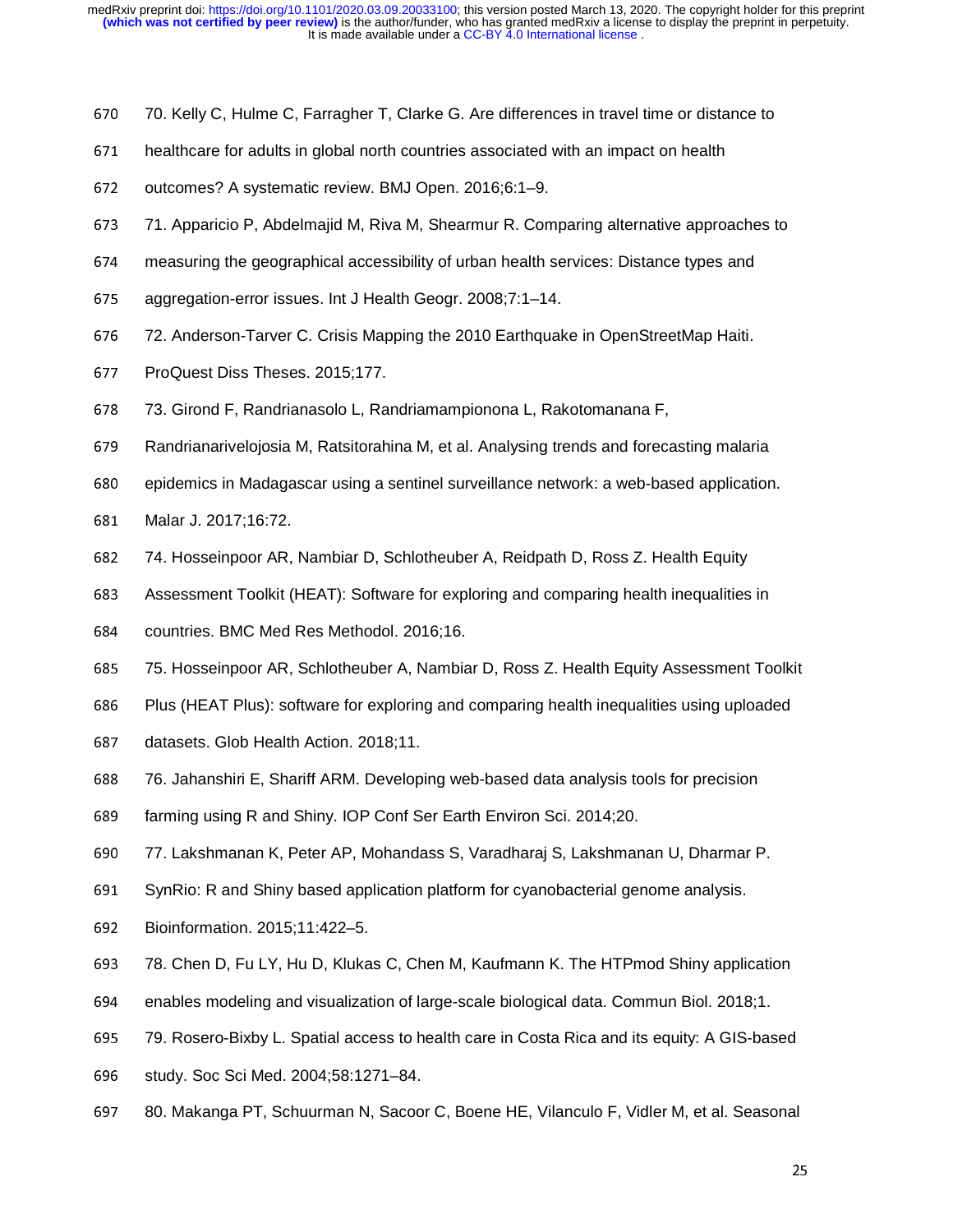- 698 variation in geographical access to maternal health services in regions of southern
- 699 Mozambique. Int J Health Geogr. 2017;16:1-16.
- <sup>700</sup>81. Institut National de la Statistique. Enquete de base, District d'Ifanadiana. 2014.
- 
- <sup>702</sup>**Figures**
- <sup>703</sup>**Figure 1: Estimation of the shortest paths from a building to join the PHC**. A) Shows an
- 704 illustrative example of shortest paths obtained thought OSRM, with building values for travel
- 705 distance and time to reach one of the district's PHC B) Shows how the travel distance
- 706 calculated by OSRM improves on typical Euclidian distance estimations, providing more
- 707 realistic and accurate values by using the footpath network.
- 

<sup>709</sup>**Figure 2: Interpolated distance and travel time between each household and PHCs**. A) 710 Spatial variation in the distance to join the nearest PHC, with shades of blue representing 6 711 distance classes: 0-5, 5-10, 10-15, 15-20, 20-25 and >25 km. B-C) Travel time without and 712 with rainfall to join the nearest PHC, with shades of brown representing 6 time classes: 0-1, 713 1-2, 2-3, 3-4, 4-5 and >5 hrs.

<sup>715</sup>**Figure 3: Interpolated distance and travel time between each household and CHSs**. A) 716 Spatial variation in the distance to join the nearest CHS, with shades of blue representing 4 717 distance classes: 0-2, 2-4, 4-6 and >6 km. B-C) Travel time without and with rainfall to join 718 the nearest CHS, with shades of brown representing 5 time classes: 0-30, 30-60, 60-90, 90-719 120 and >120 mins.

<sup>721</sup>**Figure 4: Distribution of vulnerable populations with poor geographic access to both**  <sup>722</sup>**PHC and CHS.** It shows the spatial variation in the travel time to reach any type of primary 723 care facility (both PHC and CHS). Areas less than one hour away are shown in light brown 724 and those more than one hour away in red.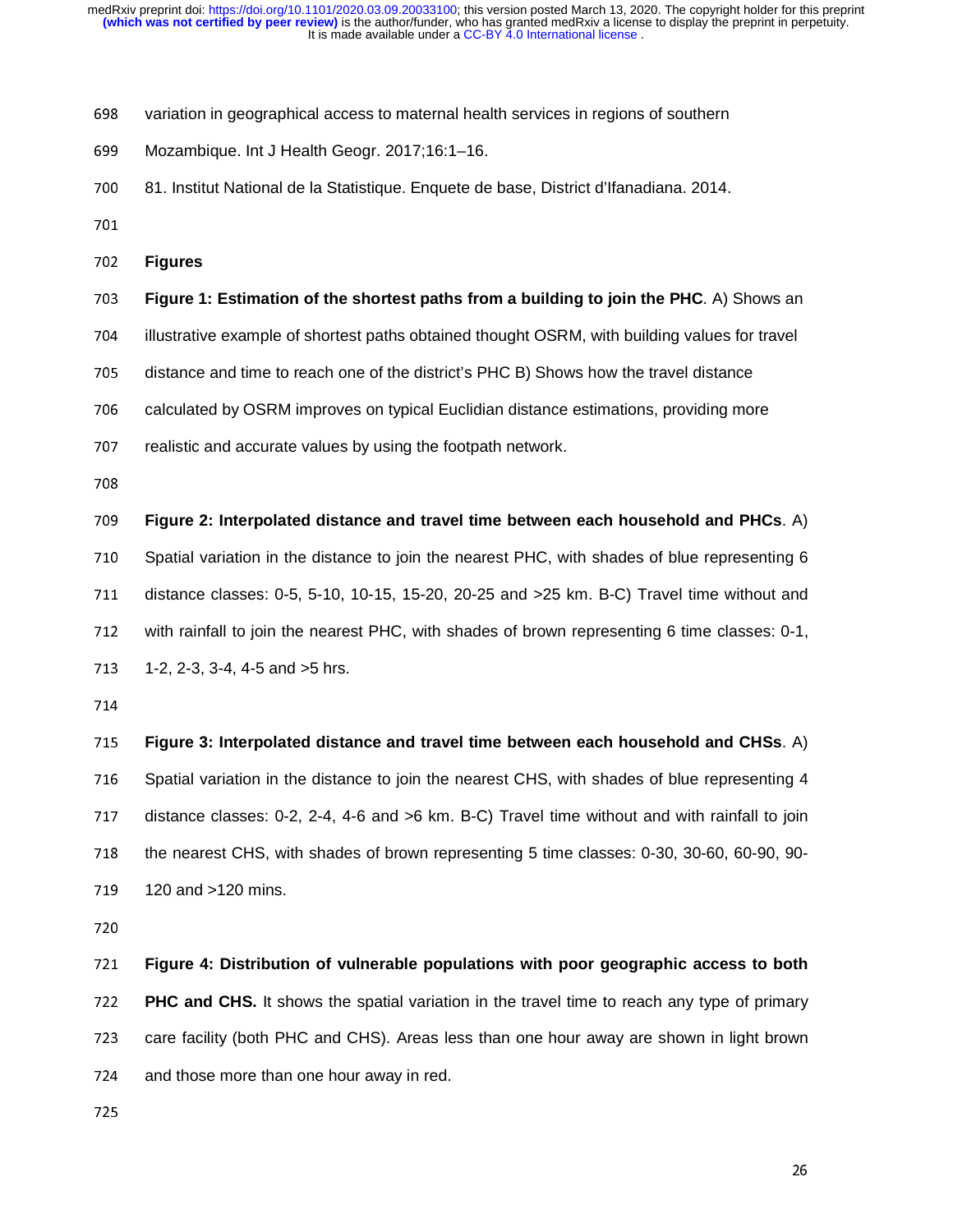# <sup>726</sup>**Figure 5**: **Shiny app for operational use by local health actors.** Illustrative example of the

- 727 interface, showing in a map all the residential areas and isolated houses (red polygons)
- 728 located between 0 and 1 hour from the PHC (green circle).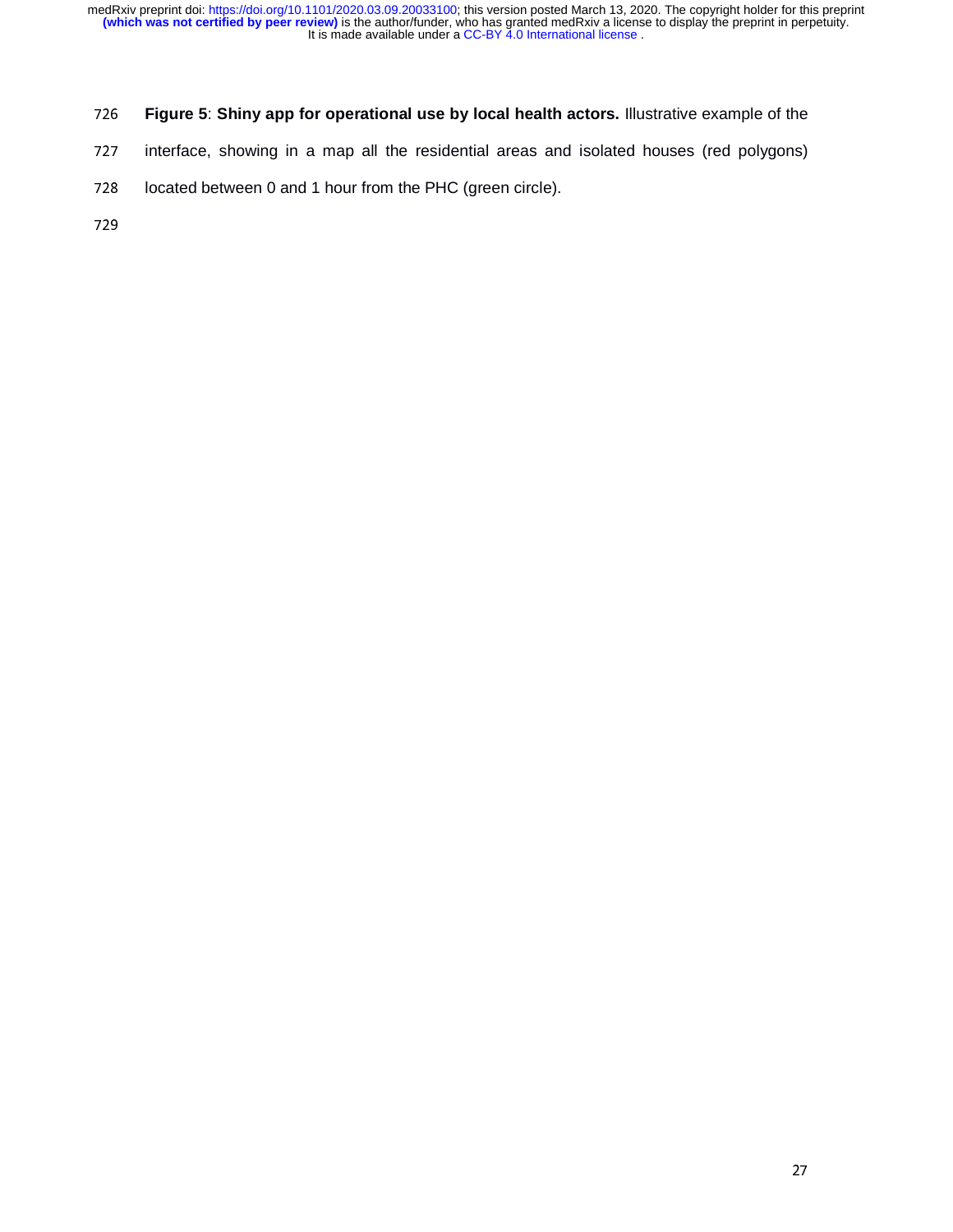# <sup>730</sup>**Tables**

- <sup>731</sup>**Table 1**: Comparison of geographic information available on OSM in Ifanadiana district
- 732 following mapping and the average geographic information available in the other districts of
- 733 Vatovavy-Fitovinany Region.

|                         |         | <b>Ifanadiana</b> |                |              | Distric average <sup>1</sup> for the rest of<br><b>Vatovavy- Fitovinany Region</b> |        |                |              |
|-------------------------|---------|-------------------|----------------|--------------|------------------------------------------------------------------------------------|--------|----------------|--------------|
|                         | n       | $(\%)$            | Length<br>(km) | Area<br>(ha) | n                                                                                  | (%)    | Length<br>(km) | Area<br>(ha) |
| <b>Residential area</b> | 4,925   |                   |                |              | 223                                                                                |        |                |              |
| [0, 20]                 | 4241    | 86.11%            |                |              | 206                                                                                | 92.38% |                |              |
| (20, 40]                | 371     | 7.53%             |                |              | 9                                                                                  | 4.03%  |                |              |
| (40, 50]                | 58      | 1.18%             |                |              |                                                                                    | 0.45%  |                |              |
| (50, 100]               | 177     | 3.59%             |                |              | 4                                                                                  | 1.19%  |                |              |
| >100                    | 78      | 1.58%             |                |              | 3                                                                                  | 1.35%  |                |              |
| <b>Buildings</b>        | 106,171 |                   |                |              | 6,723                                                                              |        |                |              |
| <b>Isolated house</b>   | 36,539  | 34.42%            |                |              | 5,086                                                                              | 75.65% |                |              |
| On residential area     | 69,632  | 65.58%            |                |              | 1,637                                                                              | 24.35% |                |              |
| <b>Rice field</b>       | 17,446  |                   |                | 13,436       | 201                                                                                |        |                | 297          |
| Road networks           |         |                   |                |              |                                                                                    |        |                |              |
| Path                    |         |                   | 23,726         |              |                                                                                    |        | 400            |              |
| Secondary road          |         |                   | 62             |              |                                                                                    |        | 68             |              |
| <b>Tertiary road</b>    |         |                   | 130            |              |                                                                                    |        | 45             |              |

<sup>1</sup>The average here represents the sum of the number of residential areas, buildings, rice fields and the length of 734 'The average here represents the sum of the number of residential areas, buildings, rice fields and the length of<br>735 road networks in the other 5 districts of the region (Manakara. Mananiarv. Ikongo. Vohipeno 735 road networks in the other 5 districts of the region (Manakara, Mananjary, Ikongo, Vohipeno, Nosy-Varika) divided<br>736 bv 5. 735 road<br>736 by 5.<br>737

<sup>738</sup>**Table 2**: Distribution of the population in Ifanadiana according to their distance to the nearest

# 739 health facility

| <b>Health facility type</b> | <b>Travel distance</b><br>(km) | Population (%) |
|-----------------------------|--------------------------------|----------------|
| <b>PHC</b>                  | [0, 1]                         | 5.85           |
|                             | (1,2]                          | 2.69           |
|                             | (2, 5)                         | 21.02          |
|                             | (5, 10]                        | 44.43          |
|                             | (10, 20]                       | 24.67          |
|                             | [20,30]                        | 1.34           |
| <b>CHS</b>                  | [0, 1]                         | 22.07          |
|                             | (1,2]                          | 21.68          |
|                             | (2, 5]                         | 52.2           |
|                             | (5, 10]                        | 3.98           |
|                             | 10,201                         | 0.08           |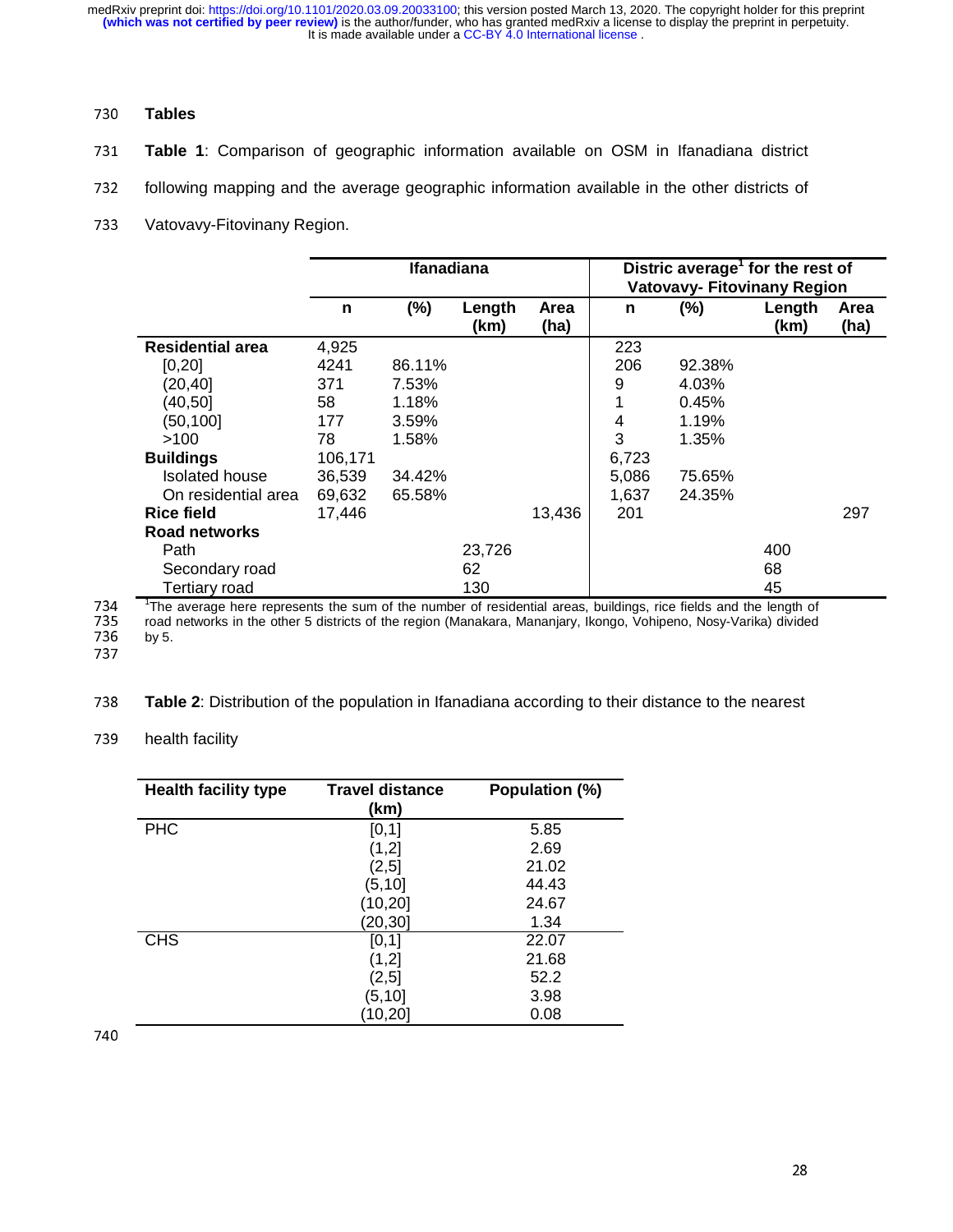<sup>741</sup>**Table 3**: Multivariate analysis of local factors affecting travel speed by foot in Ifanadiana,

|                        | coeff                   | Std.<br>Error | $\overline{p}$ 43    |
|------------------------|-------------------------|---------------|----------------------|
| Intercept (km/h)       | 3.27                    | 0.10          | < 0.0004             |
| Slope (%)              | Non-linear <sup>1</sup> | $-1$          | $<$ 0.00 $+$         |
| Rainfall (every 10 mm) | $-0.06$                 | 0.01          | <0.001               |
| Travel distance (km)   |                         |               | 746                  |
| [0, 13]                | (ref)                   |               | 747                  |
| (13, 22.9)             | $-0.38$                 | 0.02          | $< 0.001$<br>748     |
| <b>Land cover</b>      |                         |               |                      |
| Mixed                  | (ref)                   |               | 749                  |
| Water bodies           | $-1.32$                 | 0.18          | $-0.0936$            |
| Forest                 | 0.01                    | 0.16          | 0.93                 |
| Rice field             | $-0.46$                 | 0.16          | < 0.0751             |
| Savanna                | $-0.05$                 | 0.16          | 0.75752              |
| Residential area       | $-0.52$                 | 0.16          | < 0.01 <sub>33</sub> |
| <b>Individual</b>      |                         |               | 754                  |
| Community team staff   | (ref)                   |               |                      |
| PIVOT research team    | 1.20                    | 0.03          | <0.00 ዎ              |
| Local population       | 1.29                    | 0.03          | <0.00\$              |

742 (linear additive model, with individual track as random intercept)

Local population 1.29 0.03 <0.000}<br>1 There was an exponential decrease of speed at higher absolute values of slope (in degrees). Non-linear smooth<br>158 and confidence intervals are shown in Additional file 5. 758 and confidence intervals are shown in Additional file 5.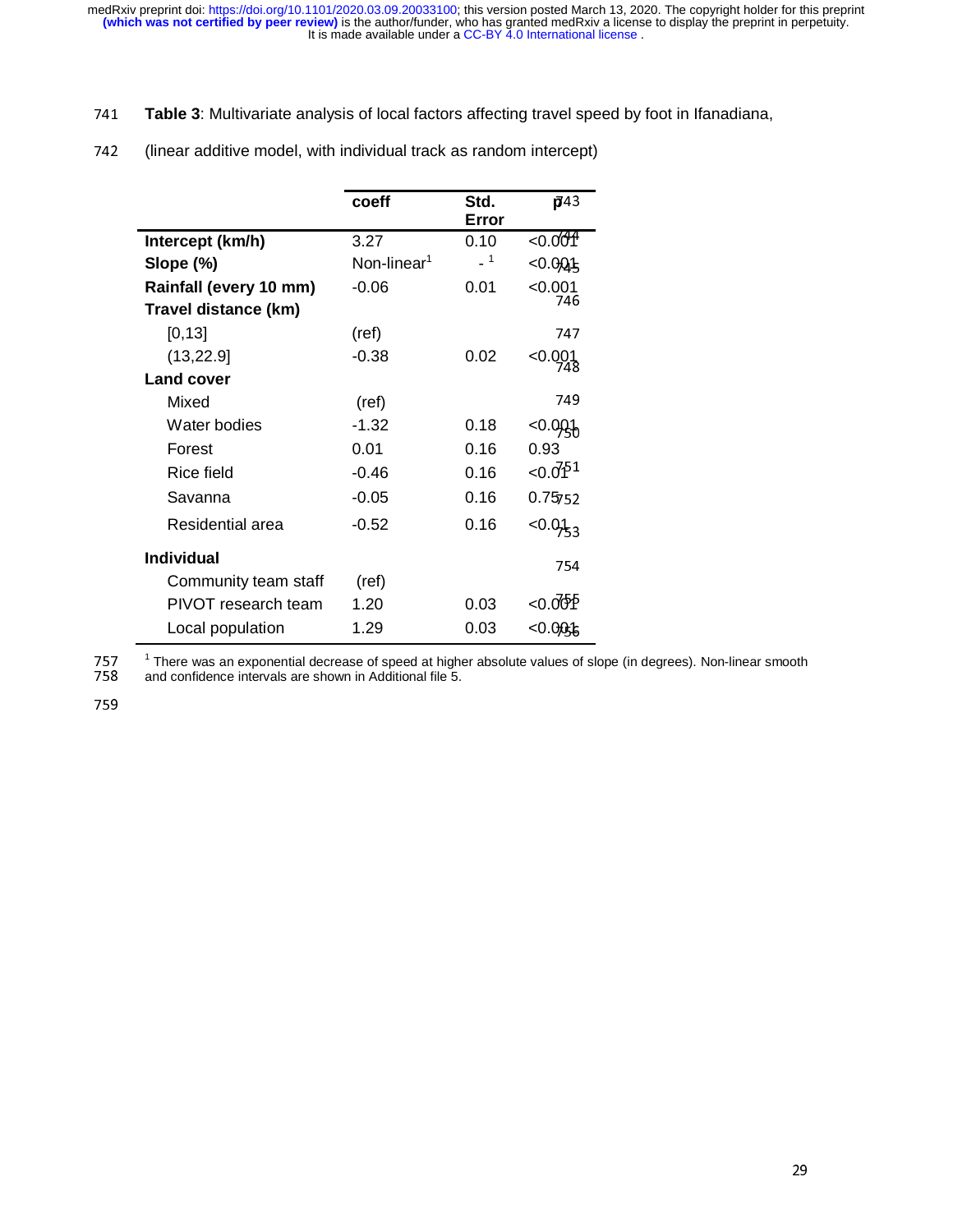# <sup>760</sup>**Table 4:** Distribution of the population in Ifanadiana according to their travel time to the

# 761 nearest health facility

|                                | <b>Travel time</b> | Population (%)                         |                                     |  |  |
|--------------------------------|--------------------|----------------------------------------|-------------------------------------|--|--|
| <b>Health facility</b><br>type | (minutes)          | If time estimation<br>without rainfall | If time estimation<br>with rainfall |  |  |
| <b>PHC</b>                     | [0, 30]            | 9.76                                   | 8.85                                |  |  |
|                                | (30,60)            | 14.49                                  | 12.77                               |  |  |
|                                | (60,120]           | 38.90                                  | 36.5                                |  |  |
|                                | (120 ,180)         | 25.20                                  | 26.19                               |  |  |
|                                | (180, 240]         | 7.97                                   | 10.54                               |  |  |
|                                | >240               | 3.66                                   | 5.14                                |  |  |
| <b>CHS</b>                     | [0, 30]            | 44.24                                  | 39.98                               |  |  |
|                                | (30, 60]           | 45.59                                  | 45.14                               |  |  |
|                                | (60,1201           | 9.95                                   | 14.59                               |  |  |
|                                | 180, 120)          | 1.21                                   | 0.27                                |  |  |
|                                | 180,240]           |                                        | 0.03                                |  |  |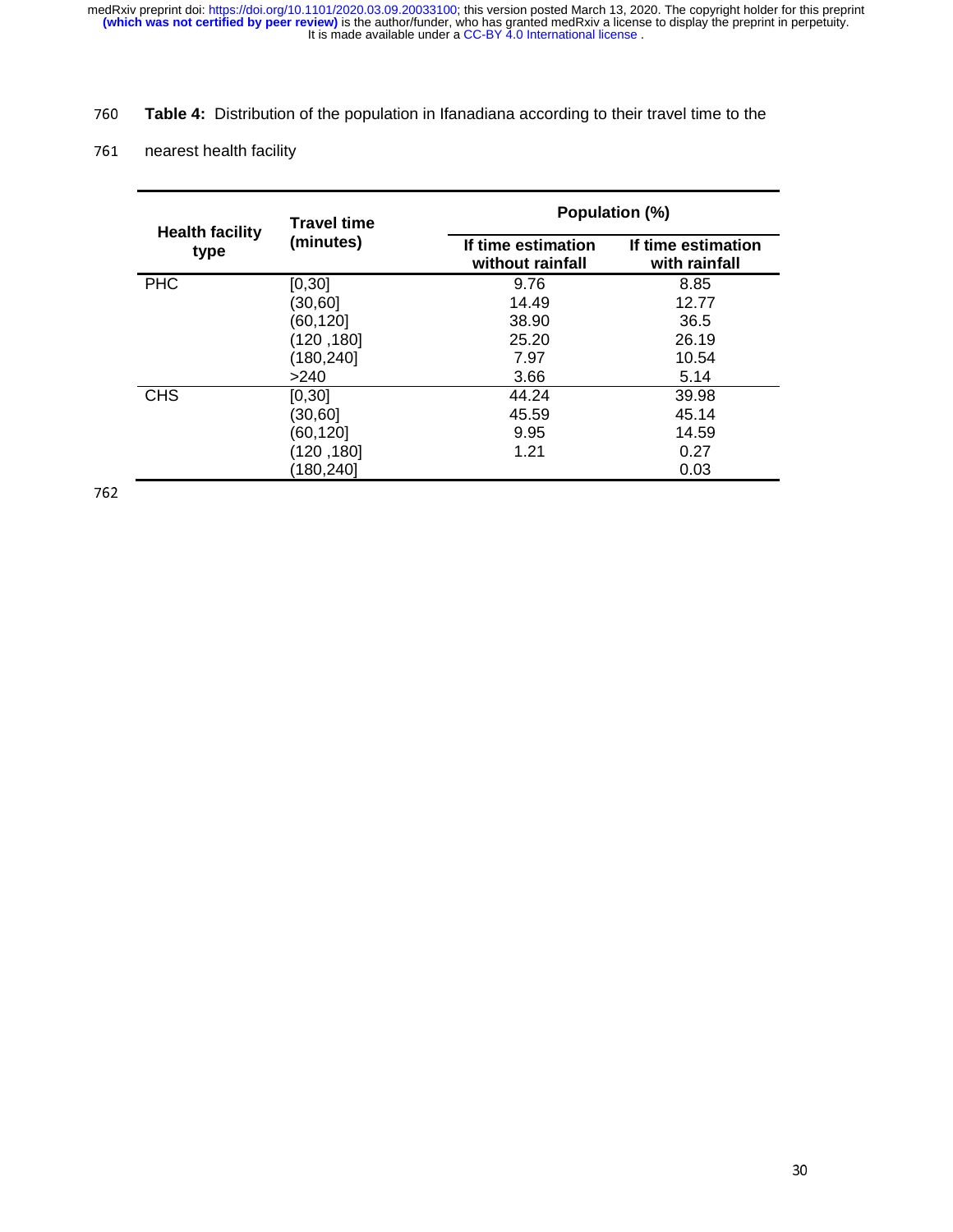

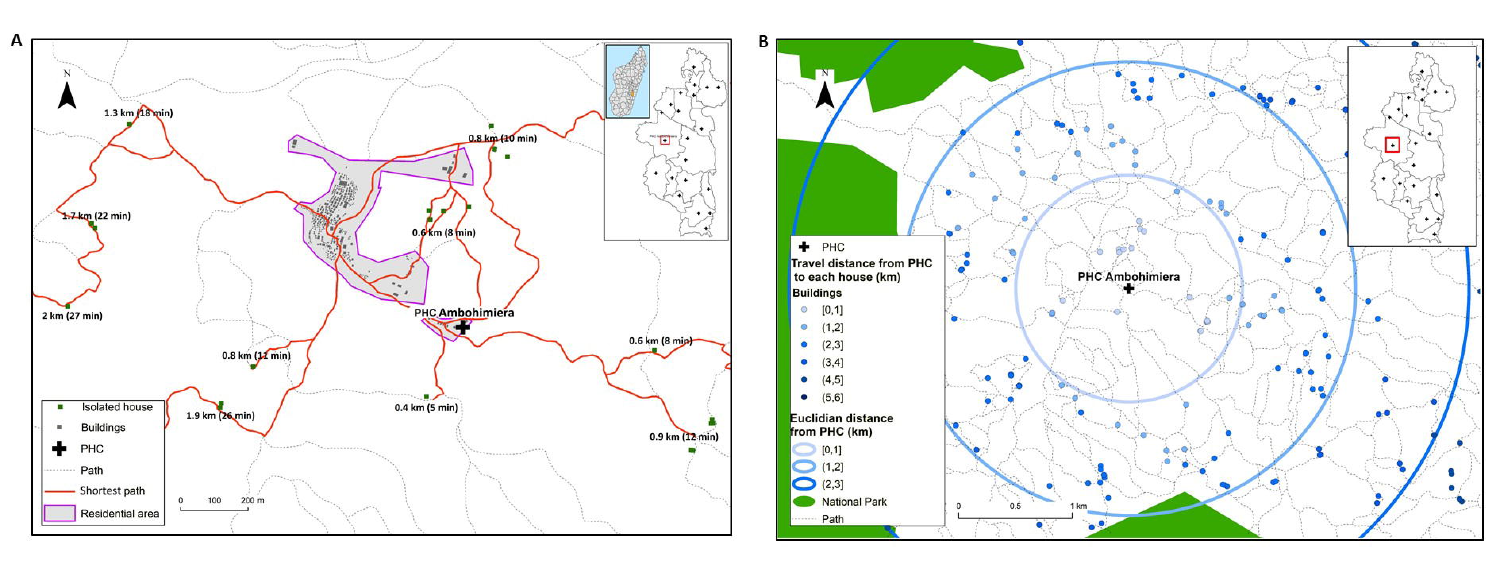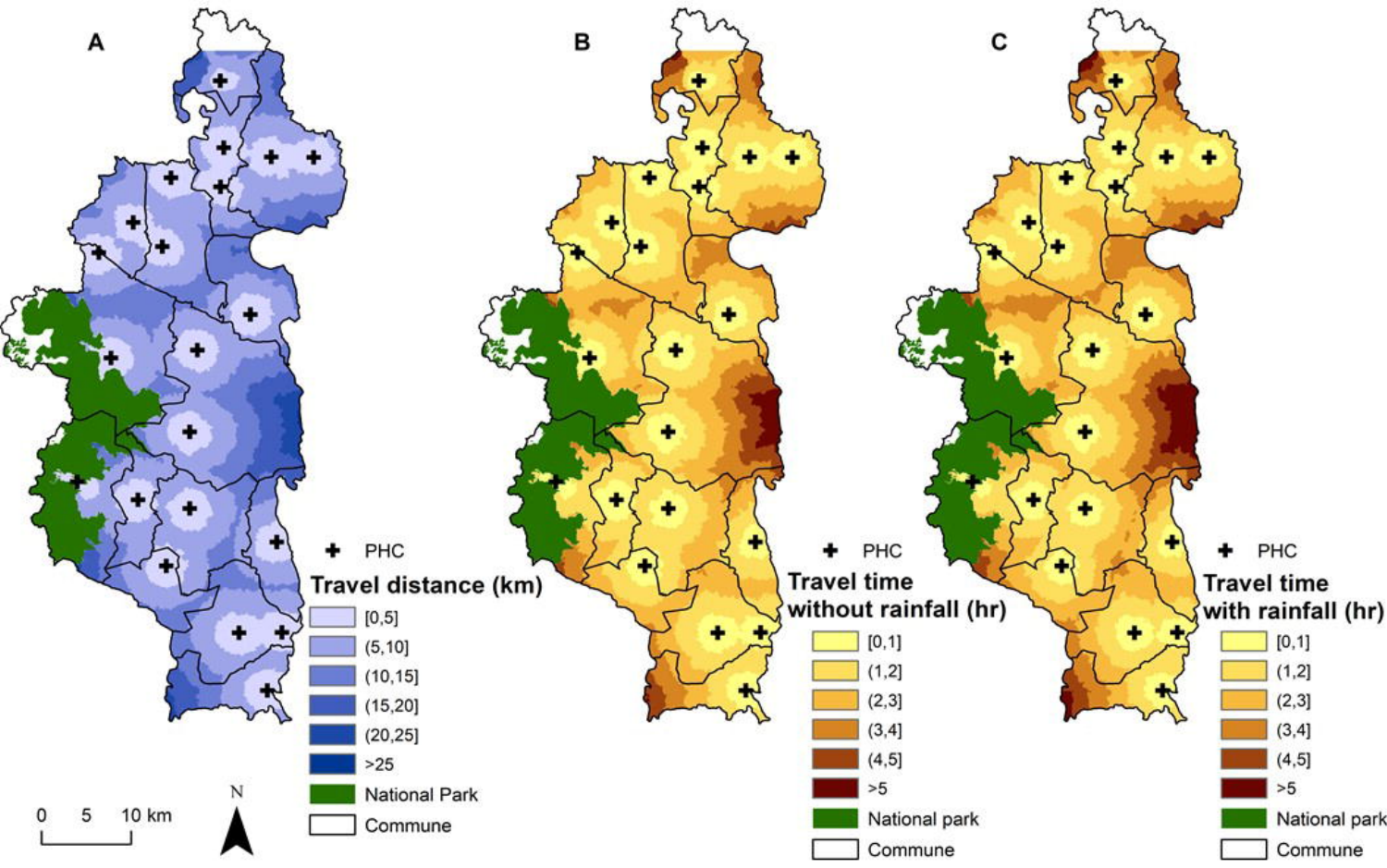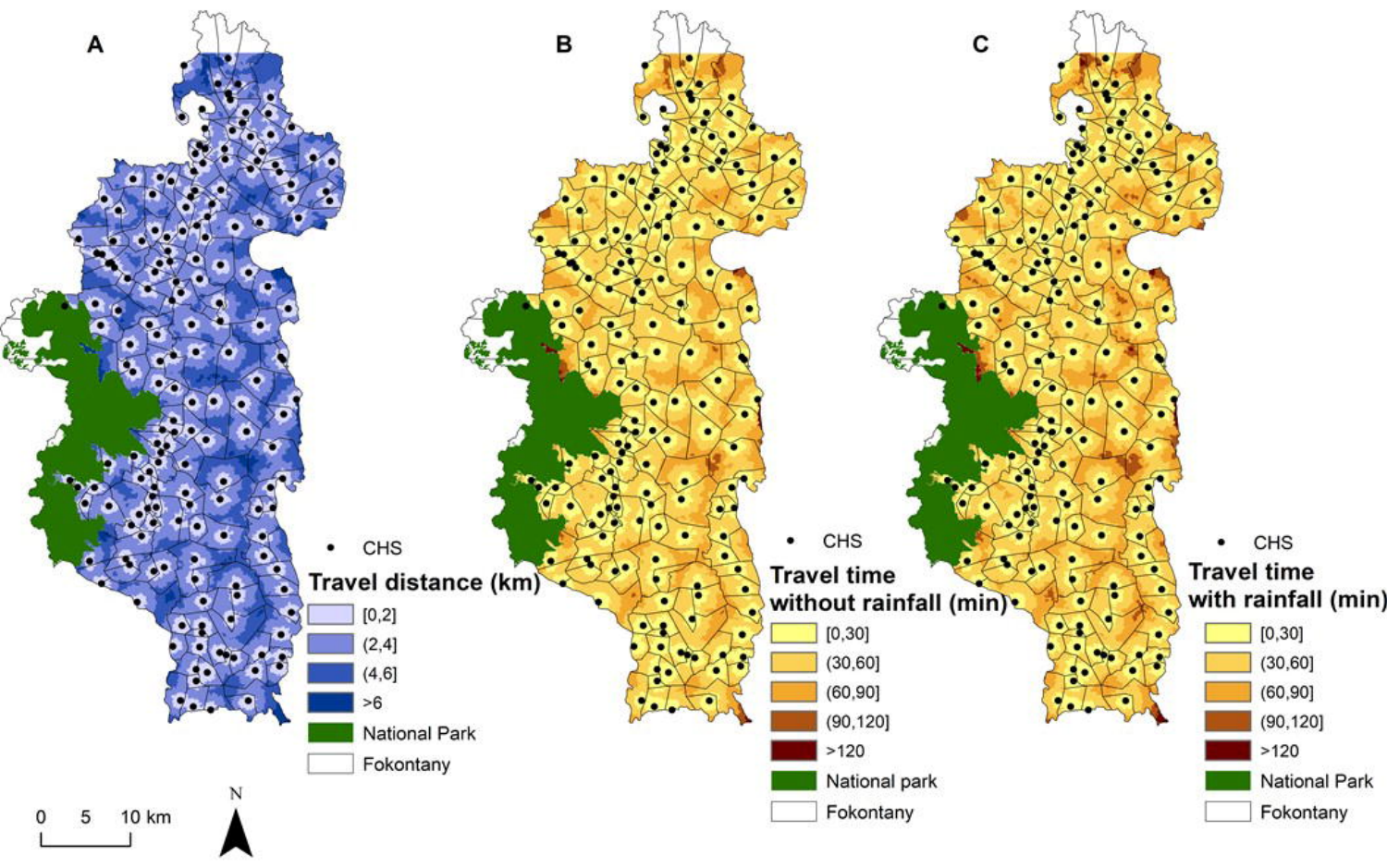